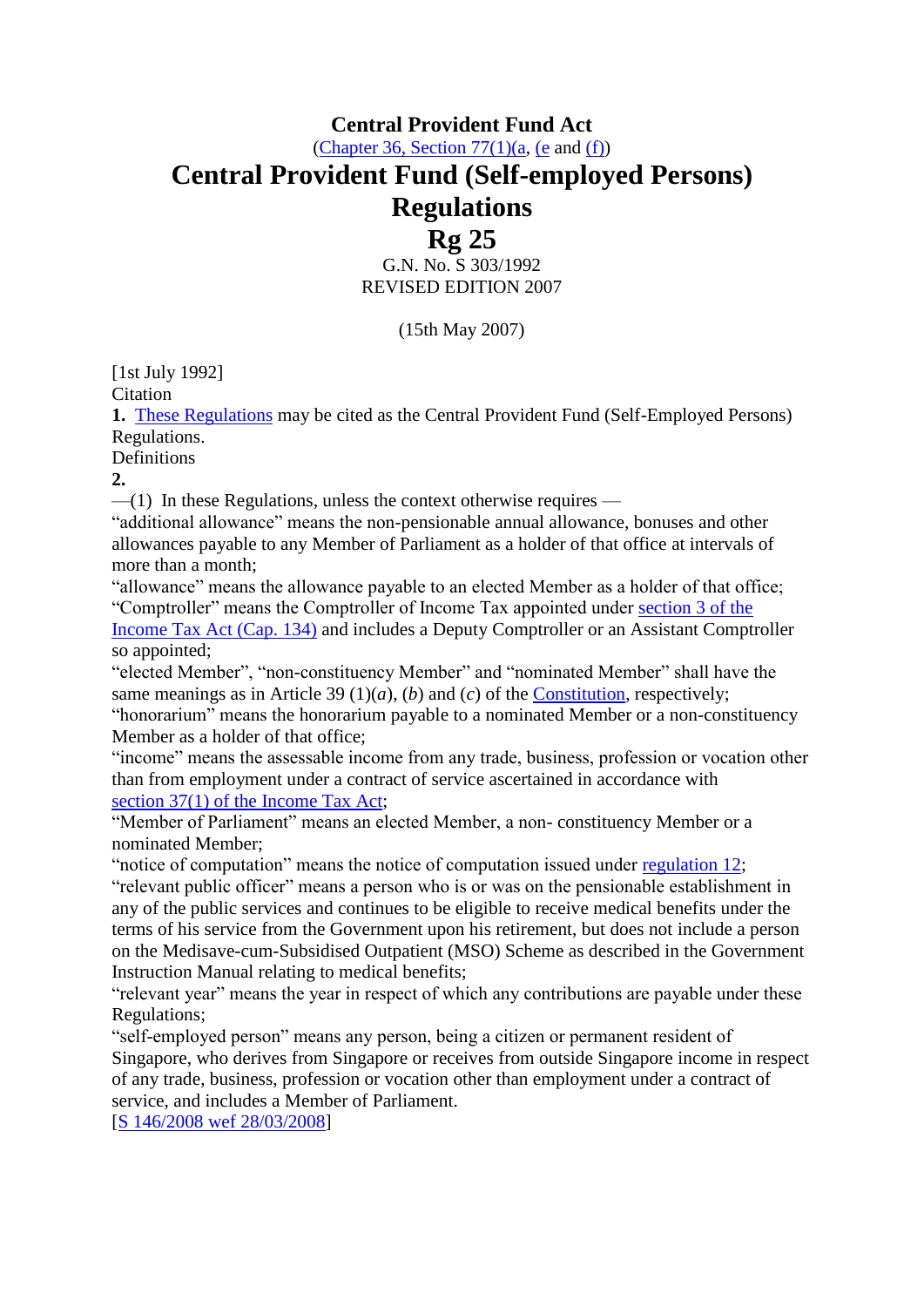(2) For the purposes of these Regulations, a person shall be treated as having attained 35, 45, 50, 55, 60 or 65 years of age on the thirty-fifth, forty-fifth, fiftieth, fifty-fifth, sixtieth or sixty-fifth anniversary, respectively, of the day of his birth.

#### [\[S 146/2008 wef 28/03/2008\]](http://statutes.agc.gov.sg/aol/search/display/view.w3p;page=0;query=DocId%3A%22fdab1372-6c84-4e24-83f1-5a688bd3c772%22%20Status%3Apublished%20Depth%3A0%20TransactionTime%3A20130521000000;rec=0)

Application

**3.**

 $-$ (1) Subject to [paragraph](http://statutes.agc.gov.sg/aol/search/display/view.w3p;page=0;query=Id%3A%22a1be42f1-637d-45e4-8022-572048ab5395%22%20Status%3Ainforce;rec=0#pr3-ps2-.) (2), these Regulations shall apply to a self-employed person who has derived from Singapore or received from outside Singapore, in respect of any trade, business, profession or vocation, income of more than \$6,000 in any relevant year. (2) [Paragraph](http://statutes.agc.gov.sg/aol/search/display/view.w3p;page=0;query=Id%3A%220bf236c8-8514-43c3-8bb0-e5269ef4066b%22%20Status%3Ainforce;rec=0#pr3-ps1-.) (1) and regulations 4, 6, 7, 8, 9, 11, 12, 13, 14, 15 and 18 shall not apply to a Member of Parliament in respect of any allowance or honorarium or additional allowance received by him.

Amount of contributions

**4.**

—(1) Subject to [paragraph](http://statutes.agc.gov.sg/aol/search/display/view.w3p;page=0;query=Id%3A%22f99bc336-41bc-4ede-b2f8-28025d902840%22%20Status%3Ainforce;rec=0#pr4-ps2-.) (2), every self-employed person to whom these Regulations apply shall pay contributions into the Fund on his own behalf —

(*a*)

at the applicable rate specified in the second column of items 1 to 11 in the First [Schedule](http://statutes.agc.gov.sg/aol/search/display/view.w3p;page=0;query=Id%3A%227a057164-5df4-452f-b2a1-3c7fab434651%22%20Status%3Ainforce;rec=0#Sc1-.) in respect of the period specified in the first column thereto;

(*b*)

at the applicable rate specified in the second, third and fourth columns of item 12 in [the](http://statutes.agc.gov.sg/aol/search/display/view.w3p;page=0;query=Id%3A%227a057164-5df4-452f-b2a1-3c7fab434651%22%20Status%3Ainforce;rec=0#Sc1-.)  First [Schedule](http://statutes.agc.gov.sg/aol/search/display/view.w3p;page=0;query=Id%3A%227a057164-5df4-452f-b2a1-3c7fab434651%22%20Status%3Ainforce;rec=0#Sc1-.) in respect of each relevant year in the period from 1st January 2007 to 31st December 2009;

(*c*)

at the applicable rate specified in the second, third and fourth columns of item 13 in [the](http://statutes.agc.gov.sg/aol/search/display/view.w3p;page=0;query=Id%3A%227a057164-5df4-452f-b2a1-3c7fab434651%22%20Status%3Ainforce;rec=0#Sc1-.)  First [Schedule](http://statutes.agc.gov.sg/aol/search/display/view.w3p;page=0;query=Id%3A%227a057164-5df4-452f-b2a1-3c7fab434651%22%20Status%3Ainforce;rec=0#Sc1-.) in respect of the relevant year beginning 1st January 2010;

[\[S 507/2011 wef 01/09/2011\]](http://statutes.agc.gov.sg/aol/search/display/view.w3p;page=0;query=DocId%3A%228e98b229-a5fb-44d9-8019-1dbefd6e49b7%22%20Status%3Apublished%20Depth%3A0%20TransactionTime%3A20130521000000;rec=0)

(*d*)

at the applicable rate specified in the second, third and fourth columns of item 14 in [the](http://statutes.agc.gov.sg/aol/search/display/view.w3p;page=0;query=Id%3A%227a057164-5df4-452f-b2a1-3c7fab434651%22%20Status%3Ainforce;rec=0#Sc1-.)  First [Schedule](http://statutes.agc.gov.sg/aol/search/display/view.w3p;page=0;query=Id%3A%227a057164-5df4-452f-b2a1-3c7fab434651%22%20Status%3Ainforce;rec=0#Sc1-.) in respect of the relevant year beginning 1st January 2011;

[\[S 507/2011 wef 01/09/2011\]](http://statutes.agc.gov.sg/aol/search/display/view.w3p;page=0;query=DocId%3A%228e98b229-a5fb-44d9-8019-1dbefd6e49b7%22%20Status%3Apublished%20Depth%3A0%20TransactionTime%3A20130521000000;rec=0)

[\[S 439/2012 wef 01/01/2013\]](http://statutes.agc.gov.sg/aol/search/display/view.w3p;page=0;query=DocId%3A%22468749d3-3e2f-489d-95b8-d65f566e5a8b%22%20Status%3Apublished%20Depth%3A0%20TransactionTime%3A20130521000000;rec=0)

(*e*)

at the applicable rate specified in the second, third and fourth columns of item 15 in [the First](http://statutes.agc.gov.sg/aol/search/display/view.w3p;page=0;query=Id%3A%227a057164-5df4-452f-b2a1-3c7fab434651%22%20Status%3Ainforce;rec=0#Sc1-.)  [Schedule](http://statutes.agc.gov.sg/aol/search/display/view.w3p;page=0;query=Id%3A%227a057164-5df4-452f-b2a1-3c7fab434651%22%20Status%3Ainforce;rec=0#Sc1-.) in respect of the relevant year beginning 1st January 2012; and

[\[S 507/2011 wef 01/09/2011\]](http://statutes.agc.gov.sg/aol/search/display/view.w3p;page=0;query=DocId%3A%228e98b229-a5fb-44d9-8019-1dbefd6e49b7%22%20Status%3Apublished%20Depth%3A0%20TransactionTime%3A20130521000000;rec=0)

[\[S 439/2012 wef](http://statutes.agc.gov.sg/aol/search/display/view.w3p;page=0;query=DocId%3A%22468749d3-3e2f-489d-95b8-d65f566e5a8b%22%20Status%3Apublished%20Depth%3A0%20TransactionTime%3A20130521000000;rec=0) 01/01/2013]

(*f*)

at the applicable rate specified in the second, third, fourth and fifth columns of item 16 in the First Schedule in respect of the relevant year beginning 1st January 2013 and every subsequent relevant year.

[\[S 439/2012 wef 01/01/2013\]](http://statutes.agc.gov.sg/aol/search/display/view.w3p;page=0;query=DocId%3A%22468749d3-3e2f-489d-95b8-d65f566e5a8b%22%20Status%3Apublished%20Depth%3A0%20TransactionTime%3A20130521000000;rec=0)

[\[S 484/2010 wef 01/09/2010\]](http://statutes.agc.gov.sg/aol/search/display/view.w3p;page=0;query=DocId%3A%22d60c07fc-8a7a-4add-b498-24e7e15ea78c%22%20Status%3Apublished%20Depth%3A0%20TransactionTime%3A20130521000000;rec=0)

(2) Every self-employed person to whom these Regulations apply and who is a relevant public officer for the whole or any part of 1997 or any subsequent relevant year shall, in respect of that year, pay contributions into the Fund on his own behalf equivalent to 6% of his income for that year or such other amount as may be determined by the Minister for Health. (3) [Paragraphs](http://statutes.agc.gov.sg/aol/search/display/view.w3p;page=0;query=Id%3A%227cc30295-d105-477f-b62d-674bad473bb5%22%20Status%3Ainforce;rec=0#pr4-ps5-.) (5) to [\(9\)](http://statutes.agc.gov.sg/aol/search/display/view.w3p;page=0;query=Id%3A%22a5463502-f133-45a6-b894-91646f0d4ea3%22%20Status%3Ainforce;rec=0#pr4-ps9-.) shall apply to contributions payable in respect of any relevant year before 1st January 2002.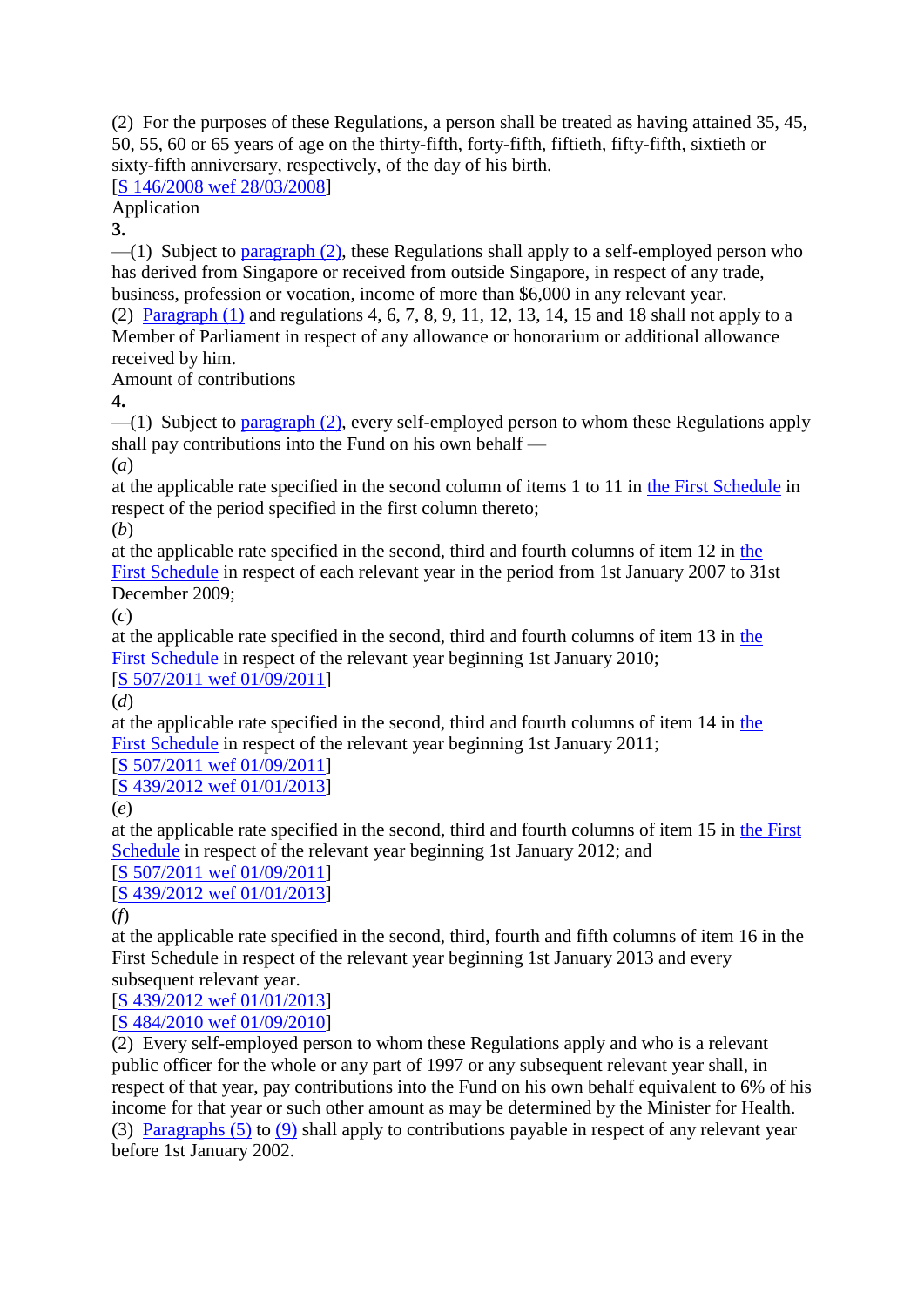(4) [Paragraphs](http://statutes.agc.gov.sg/aol/search/display/view.w3p;page=0;query=Id%3A%22b57a2db4-4ff0-49b8-b78a-c4e85b597852%22%20Status%3Ainforce;rec=0#pr4-ps10-.) (10), [\(11\)](http://statutes.agc.gov.sg/aol/search/display/view.w3p;page=0;query=Id%3A%22fb910eb8-b0ec-4599-81a2-21acc2fd81c7%22%20Status%3Ainforce;rec=0#pr4-ps11-.) and [\(12\)](http://statutes.agc.gov.sg/aol/search/display/view.w3p;page=0;query=Id%3A%225dd9d8d7-564a-4ede-bc86-8a98be6772c2%22%20Status%3Ainforce;rec=0#pr4-ps12-.) shall apply to contributions payable in respect of the relevant year beginning 1st January 2002 and every subsequent relevant year.

(5) Subject to [paragraphs](http://statutes.agc.gov.sg/aol/search/display/view.w3p;page=0;query=Id%3A%22df8184d0-76b5-4f2b-a0d6-9d2074ed9ae3%22%20Status%3Ainforce;rec=0#pr4-ps7-.) (7) and [\(8\),](http://statutes.agc.gov.sg/aol/search/display/view.w3p;page=0;query=Id%3A%22e7edc107-4225-463b-a53e-49ae4ec1c634%22%20Status%3Ainforce;rec=0#pr4-ps8-.) every self-employed person shall, before the end of any relevant year, pay contributions computed on the basis of his income stated in a notice of assessment issued by the Comptroller under section [72 of the Income Tax Act \(Cap. 134\)](http://statutes.agc.gov.sg/aol/search/display/view.w3p;page=0;query=DocId%3A%2245fc380e-12d4-4935-b138-c42dc45d377c%22%20Status%3Ainforce%20Depth%3A0;rec=0#pr72-.) in respect of such income derived or received in the year preceding the relevant year and to be adjusted in the year immediately following the relevant year in accordance with [regulation](http://statutes.agc.gov.sg/aol/search/display/view.w3p;page=0;query=Id%3A%221a556e75-0864-4c08-a2f3-debe8ef6ac53%22%20Status%3Ainforce;rec=0#pr6-.) 6. (6) Where, as at 1st July of the year 1992 or as at 1st January of any subsequent relevant year, the notice of assessment in respect of his income derived or received in the preceding year has not been issued by the Comptroller, the self-employed person shall pay the contributions computed on the basis of the income stated in his most recent notice of assessment issued by the Comptroller.

(7) Where, as at 1st July of the year 1992 or as at 1st January of any subsequent relevant year, no notice of assessment has been previously issued by the Comptroller to a selfemployed person but the Comptroller has previously informed that person that on the basis of the income declared in the return of income submitted by him he is not liable to pay income tax, he shall pay the contributions on the basis of the income declared in such return. (8) Where, as at 1st January of any relevant year, no notice of assessment has been previously issued by the Comptroller to a self-employed person but a notice of computation has been issued to that person, he shall pay the contributions on the basis of the income stated

in the most recent notice of computation.

(9) The contributions payable by a self-employed person in respect of any relevant year before 1st January 2002 —

(*a*)

shall be paid —

(i)

before the end of the relevant year; or

(ii)

where the Board has extended the period for payment, within such period as may be extended by the Board; and

(*b*)

may be paid in instalments, so long as the total amount of contributions is paid within the relevant period referred to in [sub-paragraph](http://statutes.agc.gov.sg/aol/search/display/view.w3p;page=0;query=Id%3A%2232373dec-0e4f-4193-b178-30f42ab8383c%22%20Status%3Ainforce;rec=0#pr4-ps9-p1a-.) (*a*).

#### [\[S 153/2010 wef 15/03/2010\]](http://statutes.agc.gov.sg/aol/search/display/view.w3p;page=0;query=DocId%3A%227ea6cecf-9085-461c-9b7f-00319f7725da%22%20Status%3Apublished%20Depth%3A0%20TransactionTime%3A20130521000000;rec=0)

(10) The contributions payable by a self-employed person in respect of the relevant year beginning 1st January 2002 and any subsequent relevant year —

(*a*)

shall be paid —

(i)

within 30 days after the date of issue of the notice of computation for the relevant year; or (ii)

where the Board has extended the period for payment in any particular case, within such period as may be extended by the Board; and

(*b*)

may be paid in instalments, so long as the total amount of contributions is paid within the relevant period referred to in sub-paragraph (*a*).

[\[S 275/2012 wef 11/06/2012\]](http://statutes.agc.gov.sg/aol/search/display/view.w3p;page=0;query=DocId%3A%22e7883853-5440-4aa2-963f-a712feebc5e6%22%20Status%3Apublished%20Depth%3A0%20TransactionTime%3A20130521000000;rec=0)

(11) Subject to [regulation](http://statutes.agc.gov.sg/aol/search/display/view.w3p;page=0;query=Id%3A%2207fbc72f-7ebe-4682-9d75-26534c72172a%22%20Status%3Ainforce;rec=0#pr6-ps3-.)  $6(3)$ , the contributions referred to in [paragraph](http://statutes.agc.gov.sg/aol/search/display/view.w3p;page=0;query=Id%3A%22b57a2db4-4ff0-49b8-b78a-c4e85b597852%22%20Status%3Ainforce;rec=0#pr4-ps10-.) (10) shall be computed on the basis of the self-employed person's income as stated in — (*a*)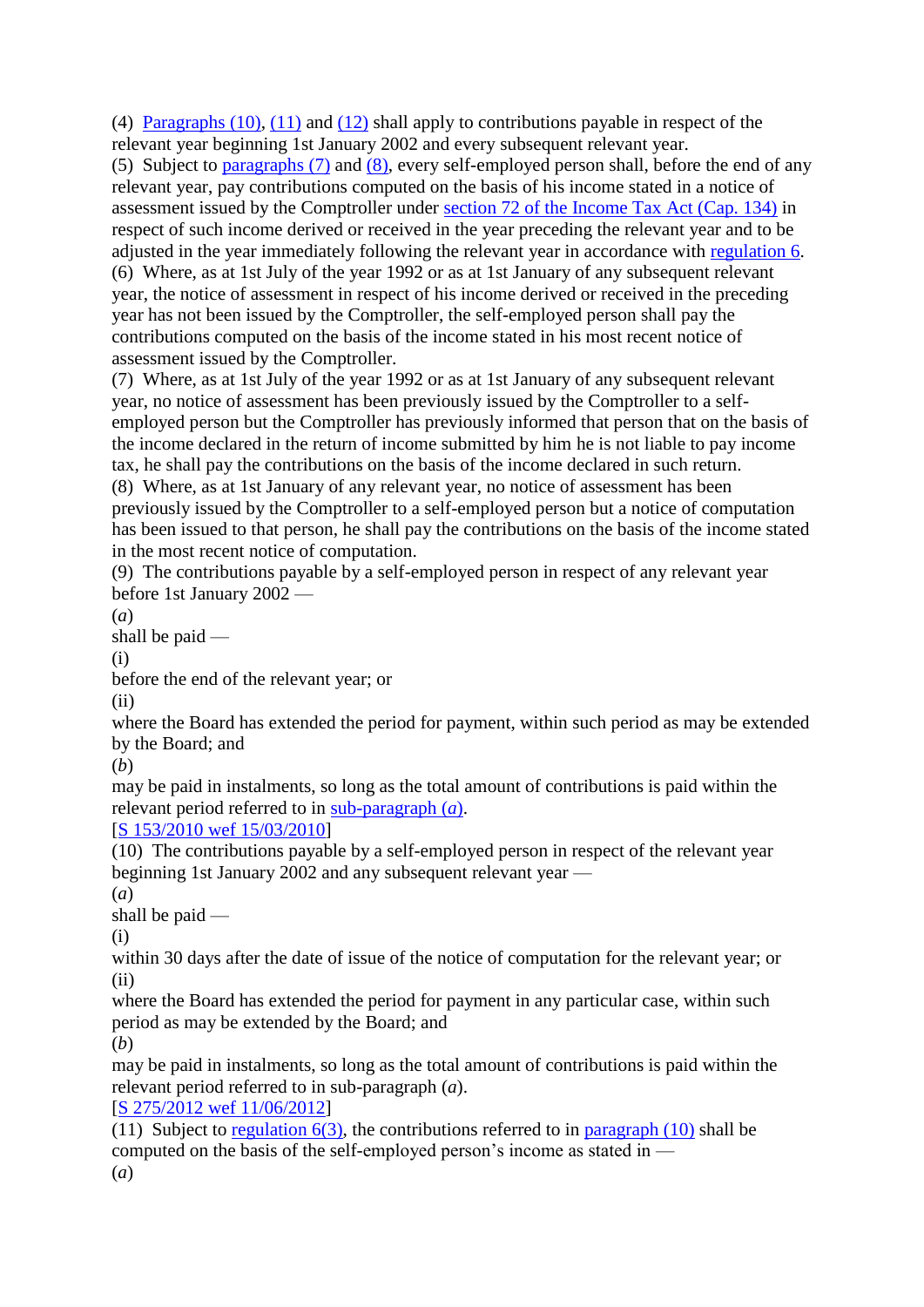the notice of assessment issued by the Comptroller under section [72 of the Income Tax Act](http://statutes.agc.gov.sg/aol/search/display/view.w3p;page=0;query=DocId%3A%2245fc380e-12d4-4935-b138-c42dc45d377c%22%20Status%3Ainforce%20Depth%3A0;rec=0#pr72-.) [\(Cap. 134\)](http://statutes.agc.gov.sg/aol/search/display/view.w3p;page=0;query=DocId%3A%2245fc380e-12d4-4935-b138-c42dc45d377c%22%20Status%3Ainforce%20Depth%3A0;rec=0) in respect of the income he derived or received in the relevant year; or (*b*)

the return of income submitted by him to the Comptroller in respect of the income he derived or received in the relevant year if the Comptroller has informed him that on the basis of the income declared in such return, he is not liable to pay income tax.

(12) [*[Deleted by S 275/2012 wef 11/06/2012](http://statutes.agc.gov.sg/aol/search/display/view.w3p;page=0;query=DocId%3A%22e7883853-5440-4aa2-963f-a712feebc5e6%22%20Status%3Apublished%20Depth%3A0%20TransactionTime%3A20130521000000;rec=0)*]

Contributions payable by Member of Parliament

**5.**

—(1) Every Member of Parliament shall, in each calendar month and on his own behalf, pay contributions into the Fund in respect of his allowance or honorarium and additional allowance at the following rates:

(*a*)

if the Member of Parliament is eligible for any pension or gratuity under the provisions of the [Parliamentary Pensions Act \(Cap. 219\),](http://statutes.agc.gov.sg/aol/search/display/view.w3p;page=0;query=DocId%3A%2219ffc7a6-f86f-46b2-8974-0f201e3825f9%22%20Status%3Ainforce%20Depth%3A0;rec=0) the rates of contribution set out in paragraph 1 of [the](http://statutes.agc.gov.sg/aol/search/display/view.w3p;page=0;query=Id%3A%22590ee567-74a9-4be6-88b6-9a7d7ef2c636%22%20Status%3Ainforce;rec=0#Sc2-.)  Second [Schedule;](http://statutes.agc.gov.sg/aol/search/display/view.w3p;page=0;query=Id%3A%22590ee567-74a9-4be6-88b6-9a7d7ef2c636%22%20Status%3Ainforce;rec=0#Sc2-.) or

(*b*)

if the Member of Parliament is not eligible for any pension or gratuity under the provisions of the [Parliamentary Pensions Act,](http://statutes.agc.gov.sg/aol/search/display/view.w3p;page=0;query=DocId%3A%2219ffc7a6-f86f-46b2-8974-0f201e3825f9%22%20Status%3Ainforce%20Depth%3A0;rec=0) the rates of contribution set out in paragraph 2 of [the](http://statutes.agc.gov.sg/aol/search/display/view.w3p;page=0;query=Id%3A%22590ee567-74a9-4be6-88b6-9a7d7ef2c636%22%20Status%3Ainforce;rec=0#Sc2-.)  Second [Schedule.](http://statutes.agc.gov.sg/aol/search/display/view.w3p;page=0;query=Id%3A%22590ee567-74a9-4be6-88b6-9a7d7ef2c636%22%20Status%3Ainforce;rec=0#Sc2-.)

(2) The Clerk of Parliament shall —

(*a*)

be entitled to deduct from the allowance or honorarium and additional allowance payable to a Member of Parliament, at the time of each such payment, the amount of contributions payable by the Member of Parliament under [paragraph](http://statutes.agc.gov.sg/aol/search/display/view.w3p;page=0;query=Id%3A%22c59a802c-a1ec-46cd-965c-40e4b3a02aa0%22%20Status%3Ainforce;rec=0#pr5-ps1-.) (1); and

(*b*)

pay the amount deducted under [sub-paragraph](http://statutes.agc.gov.sg/aol/search/display/view.w3p;page=0;query=Id%3A%226037b25d-8ade-4fad-ad18-1799386768fb%22%20Status%3Ainforce;rec=0#pr5-ps2-p1a-.) (*a*) into the Fund not later than 14 days after the end of the month in respect of which the contributions are payable.

(3) The contributions payable under  $\frac{1}{\text{paragnph}}$  (1) shall be in addition to any other contributions the Member of Parliament may be liable to pay into the Fund under the [Act](http://statutes.agc.gov.sg/aol/search/display/view.w3p;page=0;query=DocId%3A%22f1b7803c-71dd-4732-b7f0-231fef8142ca%22%20Status%3Ainforce%20Depth%3A0;rec=0) or any regulations made under section [77\(1\) of the Act.](http://statutes.agc.gov.sg/aol/search/display/view.w3p;page=0;query=DocId%3A%22f1b7803c-71dd-4732-b7f0-231fef8142ca%22%20Status%3Ainforce%20Depth%3A0;rec=0#pr77-ps1-.)

Recomputation of contributions

**6.**

—(1) When the notice of assessment in respect of the income derived or received by a selfemployed person in any relevant year is subsequently issued by the Comptroller after the end of the relevant year, the amount of contributions payable by the person shall be recomputed on the basis of the amount of income stated in that assessment.

(2) Where a self-employed person's income in any relevant year is not stated in a notice of assessment because his income is not chargeable to tax, the amount of contributions payable for that year may be recomputed on the basis of the amount of income assessed by the Comptroller and stated in the notice of computation.

(3) Where the notice of assessment in respect of income of a self-employed person for any relevant year is amended or varied on appeal or where a notice of additional assessment has been issued by the Comptroller, the amount of contributions payable by him for that year shall be recomputed by taking into account the amount of income which has been varied or added.

(4) [Paragraphs](http://statutes.agc.gov.sg/aol/search/display/view.w3p;page=0;query=Id%3A%22b7fa570f-1eb5-4b4b-abdb-82f268bb9fd3%22%20Status%3Ainforce;rec=0#pr6-ps1-.) (1) and [\(2\)](http://statutes.agc.gov.sg/aol/search/display/view.w3p;page=0;query=Id%3A%220fc37998-68fe-414c-84c5-f9dcc006d424%22%20Status%3Ainforce;rec=0#pr6-ps2-.) shall not apply to contributions payable by a self-employed person for the relevant year beginning 1st January 2002 and any subsequent relevant year.

Contributions payable if assessment of wife's income under husband's name

**7.** [*Spent*]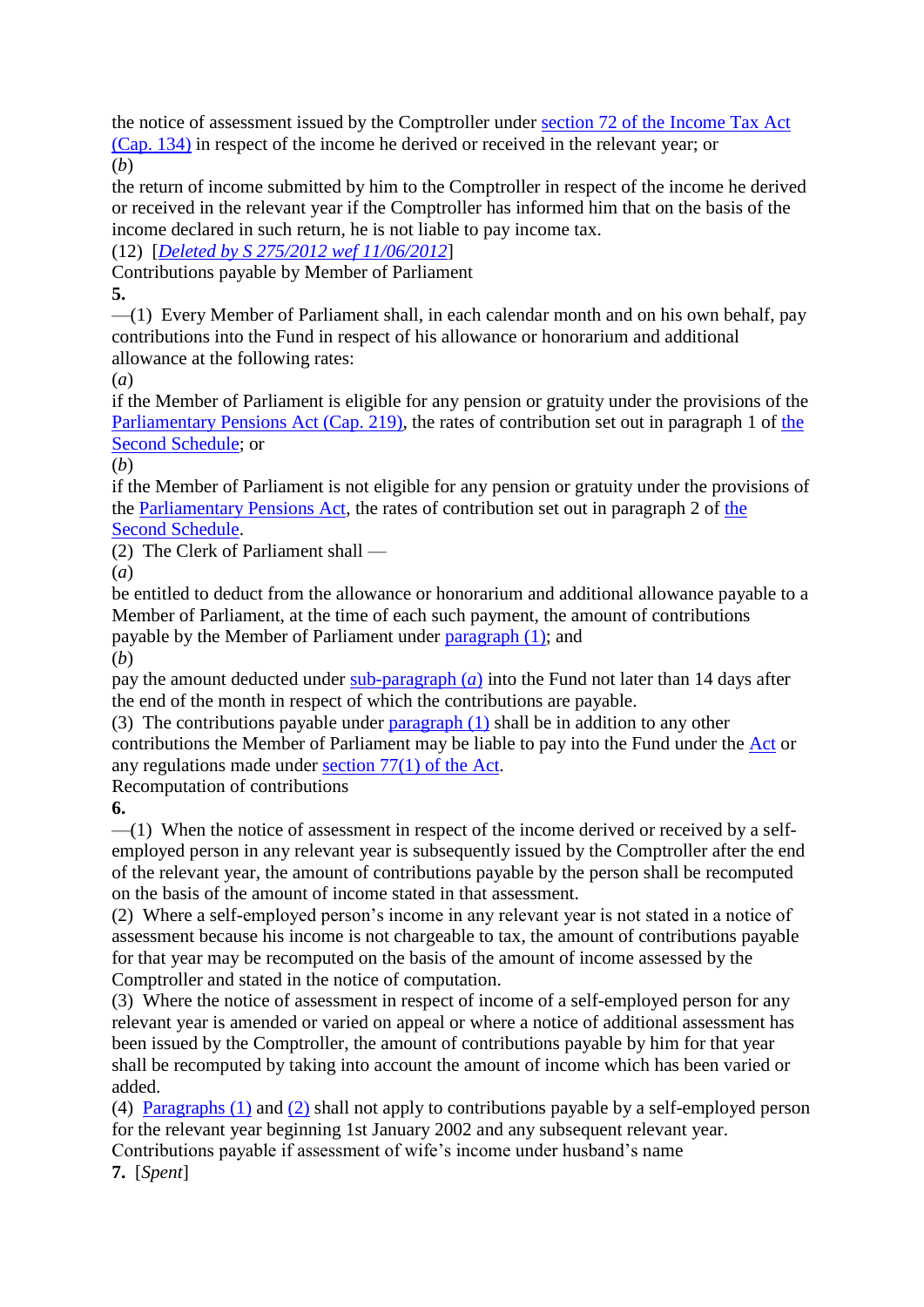Additional contributions

**8.**

 $-$ (1) Where the contributions paid by a self-employed person for any relevant year recomputed in accordance with [regulation](http://statutes.agc.gov.sg/aol/search/display/view.w3p;page=0;query=Id%3A%221a556e75-0864-4c08-a2f3-debe8ef6ac53%22%20Status%3Ainforce;rec=0#pr6-.) 6 exceed the contributions already paid by him for that year, the self-employed person shall make such amount of additional contributions as is equivalent to the difference to the Fund.

(2) The self-employed person shall contribute the amount of the difference referred to in [paragraph](http://statutes.agc.gov.sg/aol/search/display/view.w3p;page=0;query=Id%3A%223129ccfc-859a-4188-b0a6-630b7d2d3cef%22%20Status%3Ainforce;rec=0#pr8-ps1-.) (1) within 30 days or such other extended time as the Board may allow after the date of issue of the notice of computation.

(3) Any additional contributions referred to in [paragraph](http://statutes.agc.gov.sg/aol/search/display/view.w3p;page=0;query=Id%3A%223129ccfc-859a-4188-b0a6-630b7d2d3cef%22%20Status%3Ainforce;rec=0#pr8-ps1-.) (1) may be paid in instalments so long as the total amount of such contributions is paid within the relevant period referred to in [paragraph](http://statutes.agc.gov.sg/aol/search/display/view.w3p;page=0;query=Id%3A%22bb443835-60a8-4b73-b3e9-5e419f6ec6ef%22%20Status%3Ainforce;rec=0#pr8-ps2-.) (2).

[\[S 153/2010 wef 15/03/2010\]](http://statutes.agc.gov.sg/aol/search/display/view.w3p;page=0;query=DocId%3A%227ea6cecf-9085-461c-9b7f-00319f7725da%22%20Status%3Apublished%20Depth%3A0%20TransactionTime%3A20130521000000;rec=0)

Application to reduce contributions

**9.**

—(1) This regulation shall apply to a self-employed person who during the relevant year was also employed as an employee and where contributions in respect of such employment have been made to the Board.

(2) Any self-employed person to whom this regulation applies may apply in writing to the Board to reduce the amount of contributions he is liable to pay under these Regulations so that the aggregate amount of all contributions paid into his account (excluding contributions paid in respect of additional wages) for the relevant year does not exceed the maximum amount determined in accordance with [paragraph](http://statutes.agc.gov.sg/aol/search/display/view.w3p;page=0;query=Id%3A%22a06f2634-7f32-4408-a018-ae175ba5f9f8%22%20Status%3Ainforce;rec=0#pr9-ps3-.) (3).

(3) The maximum amount referred to in [paragraph](http://statutes.agc.gov.sg/aol/search/display/view.w3p;page=0;query=Id%3A%2240dc5d86-11a7-4365-9988-cbed64578ab5%22%20Status%3Ainforce;rec=0#pr9-ps2-.) (2) shall be the following, whichever is the higher:

(*a*)

the maximum amount specified in —

(i)

the second column of items 1 to 11 in the First [Schedule;](http://statutes.agc.gov.sg/aol/search/display/view.w3p;page=0;query=Id%3A%227a057164-5df4-452f-b2a1-3c7fab434651%22%20Status%3Ainforce;rec=0#Sc1-.)

[\[S 439/2012 wef 01/01/2013\]](http://statutes.agc.gov.sg/aol/search/display/view.w3p;page=0;query=DocId%3A%22468749d3-3e2f-489d-95b8-d65f566e5a8b%22%20Status%3Apublished%20Depth%3A0%20TransactionTime%3A20130521000000;rec=0)

(ii)

the second, third and fourth columns of items 12 to 15 in the First [Schedule;](http://statutes.agc.gov.sg/aol/search/display/view.w3p;page=0;query=Id%3A%227a057164-5df4-452f-b2a1-3c7fab434651%22%20Status%3Ainforce;rec=0#Sc1-.) and [\[S 507/2011 wef 01/09/2011\]](http://statutes.agc.gov.sg/aol/search/display/view.w3p;page=0;query=DocId%3A%228e98b229-a5fb-44d9-8019-1dbefd6e49b7%22%20Status%3Apublished%20Depth%3A0%20TransactionTime%3A20130521000000;rec=0)

[\[S 439/2012 wef 01/01/2013\]](http://statutes.agc.gov.sg/aol/search/display/view.w3p;page=0;query=DocId%3A%22468749d3-3e2f-489d-95b8-d65f566e5a8b%22%20Status%3Apublished%20Depth%3A0%20TransactionTime%3A20130521000000;rec=0)

 $(iii)$ 

the second, third, fourth and fifth columns of item 16 in the First Schedule, [\[S 439/2012 wef 01/01/2013\]](http://statutes.agc.gov.sg/aol/search/display/view.w3p;page=0;query=DocId%3A%22468749d3-3e2f-489d-95b8-d65f566e5a8b%22%20Status%3Apublished%20Depth%3A0%20TransactionTime%3A20130521000000;rec=0)

which is applicable to the applicant; or

[\[S 153/2010 wef 15/03/2010\]](http://statutes.agc.gov.sg/aol/search/display/view.w3p;page=0;query=DocId%3A%227ea6cecf-9085-461c-9b7f-00319f7725da%22%20Status%3Apublished%20Depth%3A0%20TransactionTime%3A20130521000000;rec=0)

(*b*)

a proportion of 12 times the maximum amount of contributions an employer is liable to pay in respect of the applicant's ordinary wages for the month as prescribed in —

(i)

the First Schedule to [the Act;](http://statutes.agc.gov.sg/aol/search/display/view.w3p;page=0;query=DocId%3A%22f1b7803c-71dd-4732-b7f0-231fef8142ca%22%20Status%3Ainforce%20Depth%3A0%20ValidTime%3A20100901000000%20TransactionTime%3A20130521000000;rec=0) or

 $(ii)$ 

the First or Second Schedule to the Central Provident Fund (Public Sector Employees) Regulations 2011 (G.N. No. S 106/2011), as the case may be.

[\[S 507/2011 wef 01/09/2011\]](http://statutes.agc.gov.sg/aol/search/display/view.w3p;page=0;query=DocId%3A%228e98b229-a5fb-44d9-8019-1dbefd6e49b7%22%20Status%3Apublished%20Depth%3A0%20TransactionTime%3A20130521000000;rec=0) [\[S 3/2010 wef 06/01/2010\]](http://statutes.agc.gov.sg/aol/search/display/view.w3p;page=0;query=DocId%3A%22c06e2c5c-96d9-40e1-b19f-66d8b3c96eb2%22%20Status%3Apublished%20Depth%3A0%20TransactionTime%3A20130521000000;rec=0)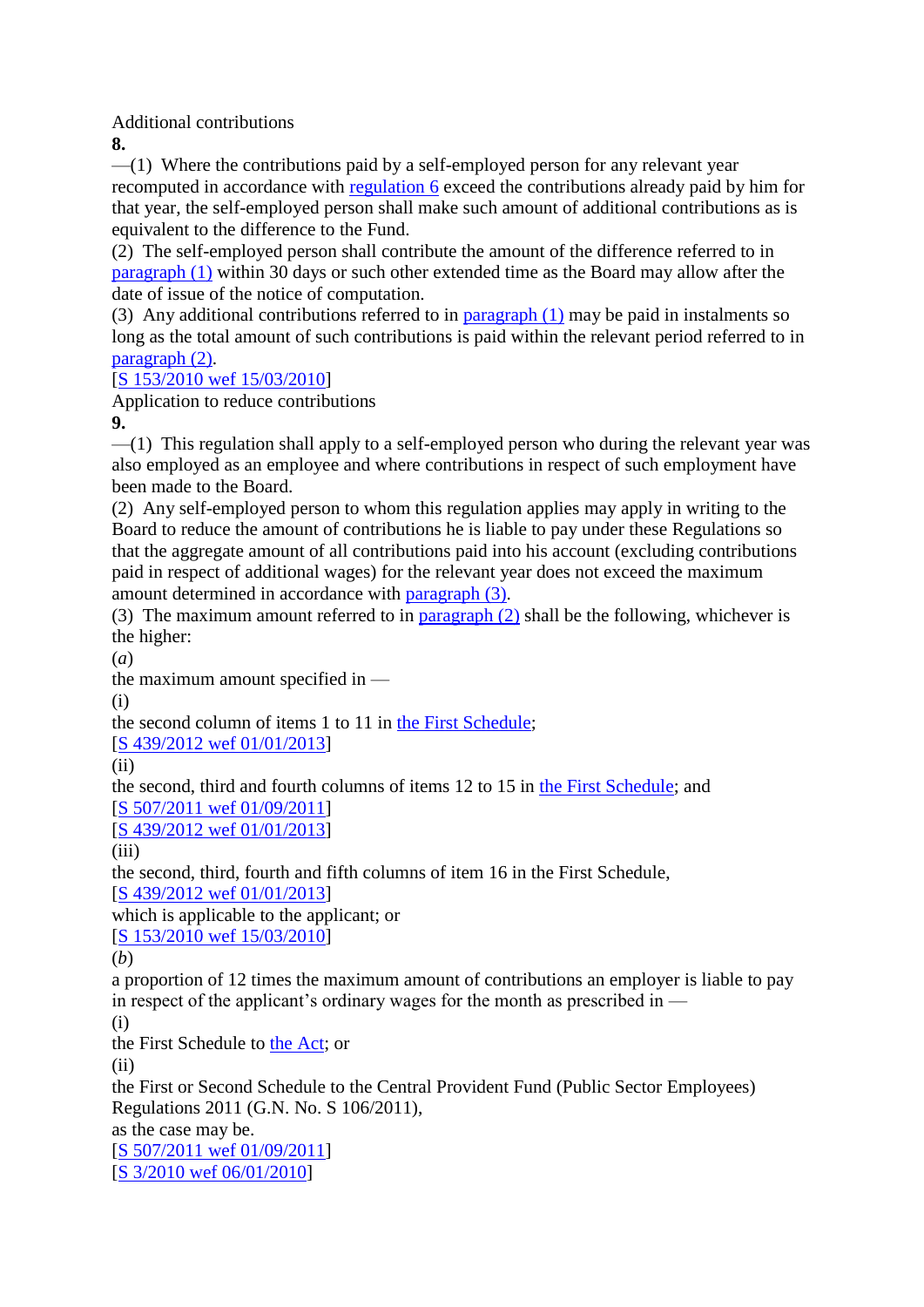(4) For the purposes of paragraph  $(3)(b)$ , the proportion shall be —

(*a*)

ascertained by reference to such proportion of the contributions the Minister has under section [13\(4\) of the Act](http://statutes.agc.gov.sg/aol/search/display/view.w3p;page=0;query=DocId%3A%22f1b7803c-71dd-4732-b7f0-231fef8142ca%22%20Status%3Ainforce%20Depth%3A0;rec=0#pr13-ps4-.) directed the Board to pay into the medisave account of the applicant; and

(*b*)

determined and computed in such manner as the Board may think fit.

Application to reduce contributions by Member of Parliament

**10.**

—(1) This regulation shall apply to a Member of Parliament who during any relevant year is liable to make contributions to the Board under regulations 4 and 5.

(2) Any Member of Parliament to whom this regulation applies may apply in writing to the Board to reduce the amount of contributions he is liable to pay under regulations 4 and 5 so that the aggregate amount of all contributions paid into his account for the relevant year does not exceed the maximum amount determined in accordance with [paragraph](http://statutes.agc.gov.sg/aol/search/display/view.w3p;page=0;query=Id%3A%22616cb3e8-409f-40f7-a720-680e0b01afa8%22%20Status%3Ainforce;rec=0#pr10-ps3-.) (3).

(3) The maximum amount referred to in [paragraph](http://statutes.agc.gov.sg/aol/search/display/view.w3p;page=0;query=Id%3A%220c902360-44ac-42f9-916f-85ea98c9fc93%22%20Status%3Ainforce;rec=0#pr10-ps2-.) (2) shall be  $-$ 

(*a*)

the maximum amount specified in —

(i)

the second column of items 1 to 11 in the First [Schedule;](http://statutes.agc.gov.sg/aol/search/display/view.w3p;page=0;query=Id%3A%227a057164-5df4-452f-b2a1-3c7fab434651%22%20Status%3Ainforce;rec=0#Sc1-.)

[\[S 439/2012 wef 01/01/2013\]](http://statutes.agc.gov.sg/aol/search/display/view.w3p;page=0;query=DocId%3A%22468749d3-3e2f-489d-95b8-d65f566e5a8b%22%20Status%3Apublished%20Depth%3A0%20TransactionTime%3A20130521000000;rec=0)

 $(ii)$ 

the second, third and fourth columns of items 12 to 15 in the First [Schedule;](http://statutes.agc.gov.sg/aol/search/display/view.w3p;page=0;query=Id%3A%227a057164-5df4-452f-b2a1-3c7fab434651%22%20Status%3Ainforce;rec=0#Sc1-.) and

[\[S 507/2011 wef 01/09/2011\]](http://statutes.agc.gov.sg/aol/search/display/view.w3p;page=0;query=DocId%3A%228e98b229-a5fb-44d9-8019-1dbefd6e49b7%22%20Status%3Apublished%20Depth%3A0%20TransactionTime%3A20130521000000;rec=0)

[\[S 439/2012 wef 01/01/2013\]](http://statutes.agc.gov.sg/aol/search/display/view.w3p;page=0;query=DocId%3A%22468749d3-3e2f-489d-95b8-d65f566e5a8b%22%20Status%3Apublished%20Depth%3A0%20TransactionTime%3A20130521000000;rec=0)

(iii)

the second, third, fourth and fifth columns of item 16 in the First Schedule,

[\[S 439/2012 wef 01/01/2013\]](http://statutes.agc.gov.sg/aol/search/display/view.w3p;page=0;query=DocId%3A%22468749d3-3e2f-489d-95b8-d65f566e5a8b%22%20Status%3Apublished%20Depth%3A0%20TransactionTime%3A20130521000000;rec=0)

which is applicable to the Member of Parliament; or

[\[S 153/2010 wef 15/03/2010\]](http://statutes.agc.gov.sg/aol/search/display/view.w3p;page=0;query=DocId%3A%227ea6cecf-9085-461c-9b7f-00319f7725da%22%20Status%3Apublished%20Depth%3A0%20TransactionTime%3A20130521000000;rec=0)

(*b*)

a proportion of 12 times the maximum amount of contributions that the Member of Parliament is liable to pay in respect of his allowance or honorarium and additional allowance for the month as prescribed in [paragraph](http://statutes.agc.gov.sg/aol/search/display/view.w3p;page=0;query=Id%3A%22a50ad0c7-87ca-42e8-ae09-d376712bd377%22%20Status%3Ainforce;rec=0#pr10-ps1-.) (1) or [\(2\)](http://statutes.agc.gov.sg/aol/search/display/view.w3p;page=0;query=Id%3A%220c902360-44ac-42f9-916f-85ea98c9fc93%22%20Status%3Ainforce;rec=0#pr10-ps2-.) of [the Second](http://statutes.agc.gov.sg/aol/search/display/view.w3p;page=0;query=Id%3A%22590ee567-74a9-4be6-88b6-9a7d7ef2c636%22%20Status%3Ainforce;rec=0#Sc2-.) Schedule, as the case may be,

whichever is the higher.

(4) For the purposes of paragraph  $(3)(b)$ , the proportion shall be —

(*a*)

ascertained by reference to such proportion of the contributions the Minister has under section [13\(4\) of the Act](http://statutes.agc.gov.sg/aol/search/display/view.w3p;page=0;query=DocId%3A%22f1b7803c-71dd-4732-b7f0-231fef8142ca%22%20Status%3Ainforce%20Depth%3A0;rec=0#pr13-ps4-.) directed the Board to pay into the medisave account of the Member of Parliament; and

(*b*)

determined and computed in such manner as the Board may think fit.

Contributions paid in excess

# **11.**

 $-$ (1) Subject to [paragraphs](http://statutes.agc.gov.sg/aol/search/display/view.w3p;page=0;query=Id%3A%22b36e01c4-2524-4ce8-afaf-0c60d8be17bd%22%20Status%3Ainforce;rec=0#pr11-ps2-.) (2) and [\(3\),](http://statutes.agc.gov.sg/aol/search/display/view.w3p;page=0;query=Id%3A%226b4b7f61-36c6-42b6-bca1-003274f262c5%22%20Status%3Ainforce;rec=0#pr11-ps3-.) where the Board is satisfied that the amount of contributions for any relevant year recomputed in accordance with [regulation](http://statutes.agc.gov.sg/aol/search/display/view.w3p;page=0;query=Id%3A%221a556e75-0864-4c08-a2f3-debe8ef6ac53%22%20Status%3Ainforce;rec=0#pr6-.) 6 is less than the amount of contributions already paid for that year, the Board may —

(*a*)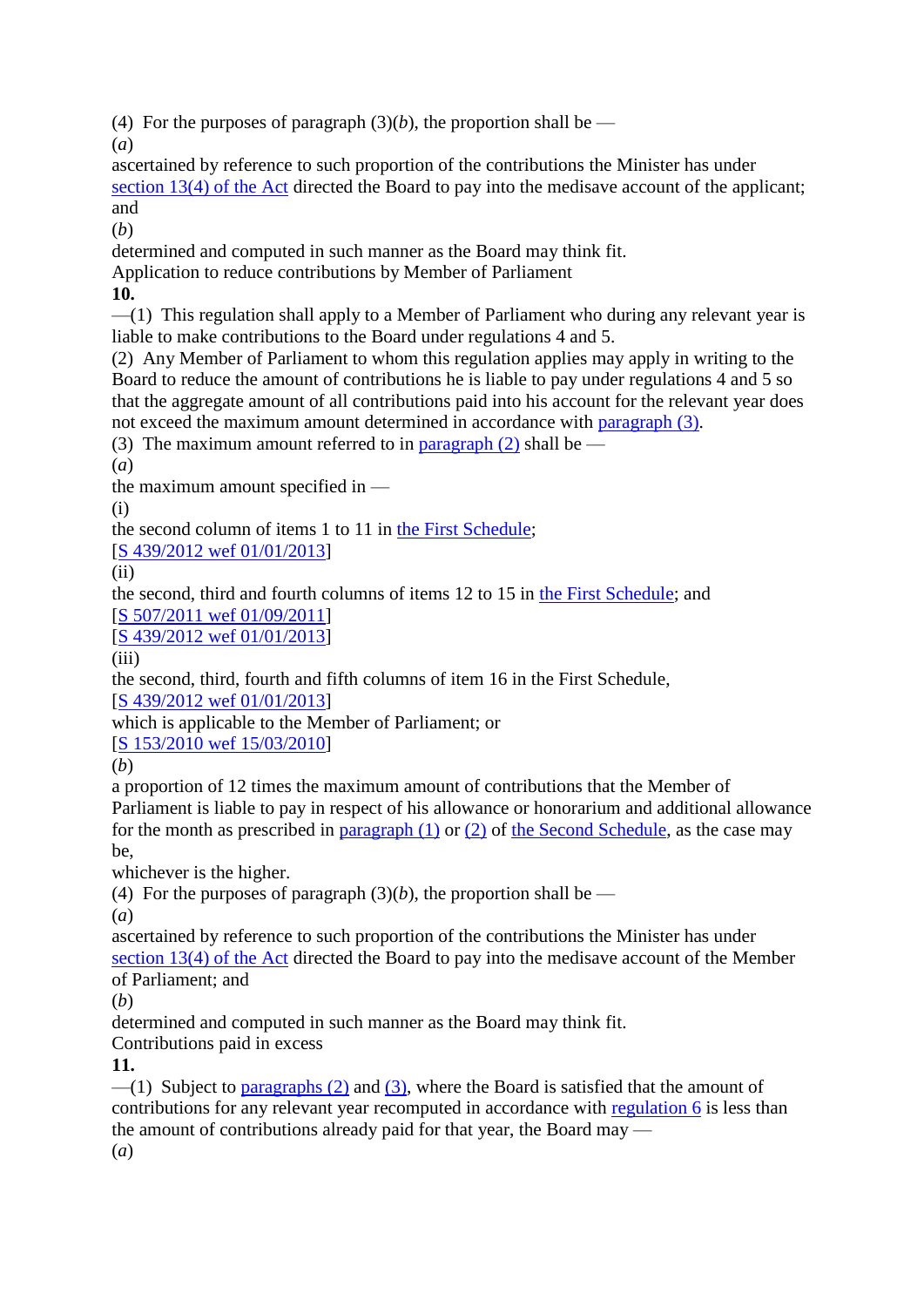treat the amount of contributions paid in excess as payment towards any future contributions which he is liable to pay; or

(*b*)

refund the amount of contributions paid in excess to the self-employed person if he applies in writing for such refund within one year of the date of issue of the notice of computation.

(2) Where the self-employed person has not made an application for refund under paragraph (1)(*b*) within the time specified therein or if any amount is due to the Fund, the Board may retain the whole or any part of the amount of contributions paid in excess and set them off against any contributions or interest thereon as is due or may become due.

(3) The Board may require any person who claims to be entitled to any refund under this regulation or to have paid any excess contributions to the Fund to furnish such information to the Board as may be necessary.

Notice of computation

**12.** The Board may, in consultation with the Comptroller, carry out the recomputation referred to in [regulation](http://statutes.agc.gov.sg/aol/search/display/view.w3p;page=0;query=Id%3A%221a556e75-0864-4c08-a2f3-debe8ef6ac53%22%20Status%3Ainforce;rec=0#pr6-.) 6 and the self-employed person shall be notified in writing of the amount of his income for any relevant year, the amount of additional contributions payable or the amount paid in excess for that year.

Deferment of payment of small contributions

**13.** Notwithstanding [regulation](http://statutes.agc.gov.sg/aol/search/display/view.w3p;page=0;query=Id%3A%22d3a58c97-a2c3-46ec-9847-2c90921c16ba%22%20Status%3Ainforce;rec=0#pr8-.) 8, where the amount of additional contributions payable for any relevant year —

(*a*)

is less than one dollar, it shall be disregarded; or

(*b*)

is less than such amount as the Board may determine, payment of the additional contributions may be deferred till the end of the year immediately following the relevant year or such other later time as the Board may allow.

Calculation of contributions

**14.** In calculating the amount of contributions payable under [regulation](http://statutes.agc.gov.sg/aol/search/display/view.w3p;page=0;query=Id%3A%22916dab60-08e1-4f2a-b1a7-ed5eb341acdd%22%20Status%3Ainforce;rec=0#pr4-.) 4 or [8,](http://statutes.agc.gov.sg/aol/search/display/view.w3p;page=0;query=Id%3A%22d3a58c97-a2c3-46ec-9847-2c90921c16ba%22%20Status%3Ainforce;rec=0#pr8-.) any fraction of a dollar shall be disregarded.

Contributions payable by persons who have not received assessment from Comptroller **15.**

 $-$ (1) Notwithstanding [regulation](http://statutes.agc.gov.sg/aol/search/display/view.w3p;page=0;query=Id%3A%22916dab60-08e1-4f2a-b1a7-ed5eb341acdd%22%20Status%3Ainforce;rec=0#pr4-.) 4 and subject to [paragraph](http://statutes.agc.gov.sg/aol/search/display/view.w3p;page=0;query=Id%3A%223243291e-6200-4308-a0a0-891d94bd6226%22%20Status%3Ainforce;rec=0#pr15-ps2-.) (2), where a self-employed person as at 1st July of the year 1992 or as at 1st January of any subsequent relevant year has not previously received any notice of assessment from the Comptroller or any notice from the Comptroller informing him that on the basis of the income declared in his return of income, he is not liable to pay income tax, he shall pay contributions on his own behalf equivalent  $to -$ 

(*a*)

\$90 in respect of the period from 1st July to 31st December 1992;

(*b*)

\$180 in respect of the period from 1st January to 31st December 1993; (*c*)

\$240 in respect of the period from 1st January to 31st December 1994; (*d*)

\$300 in respect of the period from 1st January to 31st December 1995; (*e*)

\$360 in respect of the period from 1st January to 31st December 1996;

(*f*)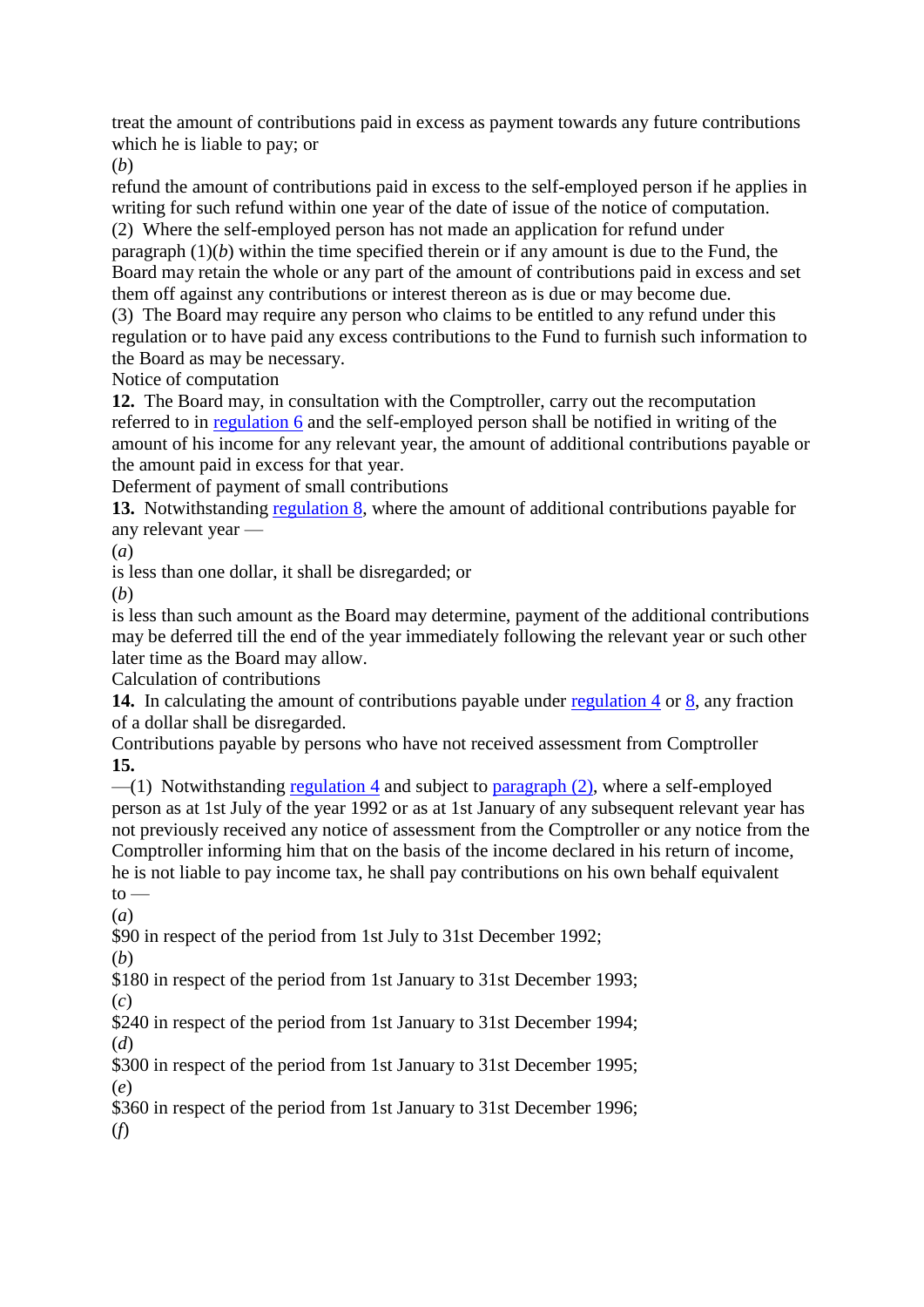\$360 in respect of the period from 1st January to 31st December 1997 if the self-employed person has not attained 35 years of age before 1st January 1997 for the whole or any part of that period;

(*g*)

\$420 in respect of the period from 1st January to 31st December 1997 if the self-employed person has attained 35 years of age before 1st January 1997 and is not a relevant public officer for the whole or any part of that period;

(*h*)

\$360 in respect of any relevant year from 1st January 1997 to 31st December 2002 if the selfemployed person has attained 35 years of age on 1st January in that relevant year and is a relevant public officer for the whole or any part of that relevant year;

## [\[S 275/2012 wef 11/06/2012\]](http://statutes.agc.gov.sg/aol/search/display/view.w3p;page=0;query=DocId%3A%22e7883853-5440-4aa2-963f-a712feebc5e6%22%20Status%3Apublished%20Depth%3A0%20TransactionTime%3A20130521000000;rec=0)

(*i*)

\$360 in respect of any relevant year from 1st January 1998 to 31st December 2002 if the selfemployed person has not attained 35 years of age on 1st January in that relevant year; (*j*)

\$420 in respect of any relevant year from 1st January 1998 to 31st December 2002 if the selfemployed person has attained 35 years of age but has not attained 45 years of age on 1st January in that relevant year and is not a relevant public officer for the whole or any part of that relevant year;

(*k*)

\$480 in respect of any relevant year from 1st January 1998 to 31st December 2002 if the selfemployed person has attained 45 years of age on 1st January in that relevant year and is not a relevant public officer for the whole or any part of that relevant year;

(*l*)

\$540 in respect of any relevant year from 1st January 2003 to 31st December 2006 if the selfemployed person has not attained 35 years of age on 1st January in that relevant year;

#### [\[S 321/2007 wef 01/01/2007\]](http://statutes.agc.gov.sg/aol/search/display/view.w3p;page=0;query=DocId%3A%2244b9b55d-7ad1-4be7-a679-93072ed0ef0e%22%20Status%3Apublished%20Depth%3A0%20TransactionTime%3A20130521000000;rec=0) [\[S 275/2012 wef 11/06/2012\]](http://statutes.agc.gov.sg/aol/search/display/view.w3p;page=0;query=DocId%3A%22e7883853-5440-4aa2-963f-a712feebc5e6%22%20Status%3Apublished%20Depth%3A0%20TransactionTime%3A20130521000000;rec=0)

(*m*)

\$630 in respect of any relevant year from 1st January 2003 to 31st December 2006 if the selfemployed person has attained 35 years of age but has not attained 45 years of age on 1st January in that relevant year and is not a relevant public officer for the whole or any part of that relevant year;

#### [\[S 321/2007 wef 01/01/2007\]](http://statutes.agc.gov.sg/aol/search/display/view.w3p;page=0;query=DocId%3A%2244b9b55d-7ad1-4be7-a679-93072ed0ef0e%22%20Status%3Apublished%20Depth%3A0%20TransactionTime%3A20130521000000;rec=0) [\[S 275/2012 wef 11/06/2012\]](http://statutes.agc.gov.sg/aol/search/display/view.w3p;page=0;query=DocId%3A%22e7883853-5440-4aa2-963f-a712feebc5e6%22%20Status%3Apublished%20Depth%3A0%20TransactionTime%3A20130521000000;rec=0)

(*n*)

\$720 in respect of any relevant year from 1st January 2003 to 31st December 2006 if the selfemployed person has attained 45 years of age on 1st January in that relevant year and is not a relevant public officer for the whole or any part of that relevant year;

[\[S 321/2007 wef 01/01/2007\]](http://statutes.agc.gov.sg/aol/search/display/view.w3p;page=0;query=DocId%3A%2244b9b55d-7ad1-4be7-a679-93072ed0ef0e%22%20Status%3Apublished%20Depth%3A0%20TransactionTime%3A20130521000000;rec=0)

[\[S 275/2012 wef 11/06/2012\]](http://statutes.agc.gov.sg/aol/search/display/view.w3p;page=0;query=DocId%3A%22e7883853-5440-4aa2-963f-a712feebc5e6%22%20Status%3Apublished%20Depth%3A0%20TransactionTime%3A20130521000000;rec=0)

(*na*)

\$540 in respect of any relevant year from 1st January 2003 to 31st December 2006 if the selfemployed person is a relevant public officer for the whole or any part of that relevant year; [\[S 275/2012 wef 11/06/2012\]](http://statutes.agc.gov.sg/aol/search/display/view.w3p;page=0;query=DocId%3A%22e7883853-5440-4aa2-963f-a712feebc5e6%22%20Status%3Apublished%20Depth%3A0%20TransactionTime%3A20130521000000;rec=0)

(*o*)

\$195 in respect of any relevant year from 1st January 2007 to 31st December 2009 if the selfemployed person has not attained 35 years of age on 1st January in that relevant year; [\[S 321/2007 wef 01/01/2007\]](http://statutes.agc.gov.sg/aol/search/display/view.w3p;page=0;query=DocId%3A%2244b9b55d-7ad1-4be7-a679-93072ed0ef0e%22%20Status%3Apublished%20Depth%3A0%20TransactionTime%3A20130521000000;rec=0)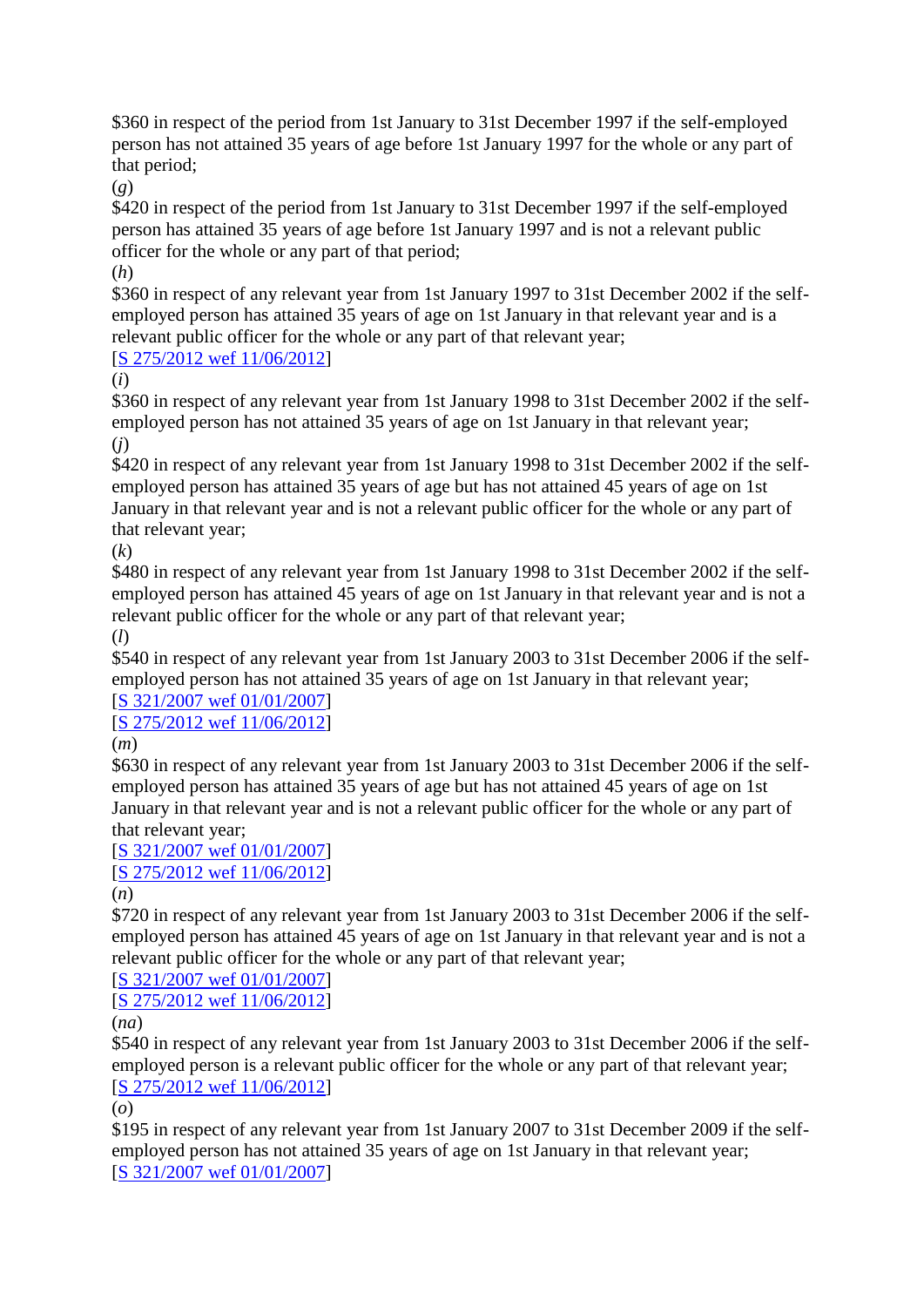# [\[S 745/2007 wef 01/01/2007\]](http://statutes.agc.gov.sg/aol/search/display/view.w3p;page=0;query=DocId%3A%22f95e39af-b28d-4c33-b7a9-8e9d79b3c892%22%20Status%3Apublished%20Depth%3A0%20TransactionTime%3A20130521000000;rec=0) [\[S 275/2012 wef 11/06/2012\]](http://statutes.agc.gov.sg/aol/search/display/view.w3p;page=0;query=DocId%3A%22e7883853-5440-4aa2-963f-a712feebc5e6%22%20Status%3Apublished%20Depth%3A0%20TransactionTime%3A20130521000000;rec=0)

(*p*)

\$225 in respect of any relevant year from 1st January 2007 to 31st December 2009 if the selfemployed person has attained 35 years of age but has not attained 45 years of age on 1st January in that relevant year;

[\[S 321/2007 wef 01/01/2007\]](http://statutes.agc.gov.sg/aol/search/display/view.w3p;page=0;query=DocId%3A%2244b9b55d-7ad1-4be7-a679-93072ed0ef0e%22%20Status%3Apublished%20Depth%3A0%20TransactionTime%3A20130521000000;rec=0) [\[S 745/2007 wef 01/01/2007\]](http://statutes.agc.gov.sg/aol/search/display/view.w3p;page=0;query=DocId%3A%22f95e39af-b28d-4c33-b7a9-8e9d79b3c892%22%20Status%3Apublished%20Depth%3A0%20TransactionTime%3A20130521000000;rec=0) [\[S 275/2012 wef 11/06/2012\]](http://statutes.agc.gov.sg/aol/search/display/view.w3p;page=0;query=DocId%3A%22e7883853-5440-4aa2-963f-a712feebc5e6%22%20Status%3Apublished%20Depth%3A0%20TransactionTime%3A20130521000000;rec=0) (*q*)

\$254 in respect of any relevant year from 1st January 2007 to 31st December 2009 if the selfemployed person has attained 45 years of age on 1st January in that relevant year;

[\[S 321/2007 wef 01/01/2007\]](http://statutes.agc.gov.sg/aol/search/display/view.w3p;page=0;query=DocId%3A%2244b9b55d-7ad1-4be7-a679-93072ed0ef0e%22%20Status%3Apublished%20Depth%3A0%20TransactionTime%3A20130521000000;rec=0) [\[S 745/2007 wef 01/01/2007\]](http://statutes.agc.gov.sg/aol/search/display/view.w3p;page=0;query=DocId%3A%22f95e39af-b28d-4c33-b7a9-8e9d79b3c892%22%20Status%3Apublished%20Depth%3A0%20TransactionTime%3A20130521000000;rec=0) [\[S 275/2012 wef 11/06/2012\]](http://statutes.agc.gov.sg/aol/search/display/view.w3p;page=0;query=DocId%3A%22e7883853-5440-4aa2-963f-a712feebc5e6%22%20Status%3Apublished%20Depth%3A0%20TransactionTime%3A20130521000000;rec=0)

## (*r*)

\$199 in respect of the relevant year beginning 1st January 2010 if the self-employed person has not attained 35 years of age on 1st January in that relevant year;

[\[S 275/2012 wef 11/06/2012\]](http://statutes.agc.gov.sg/aol/search/display/view.w3p;page=0;query=DocId%3A%22e7883853-5440-4aa2-963f-a712feebc5e6%22%20Status%3Apublished%20Depth%3A0%20TransactionTime%3A20130521000000;rec=0)

(*s*)

\$230 in respect of the relevant year beginning 1st January 2010 if the self-employed person has attained 35 years of age but has not attained 45 years of age on 1st January in that relevant year;

[S 275/201<u>2 wef 11/06/2012</u>]

(*t*)

\$260 in respect of the relevant year beginning 1st January 2010 if the self-employed person has attained 45 years of age on 1st January in that relevant year;

[S [275/2012 wef 11/06/2012\]](http://statutes.agc.gov.sg/aol/search/display/view.w3p;page=0;query=DocId%3A%22e7883853-5440-4aa2-963f-a712feebc5e6%22%20Status%3Apublished%20Depth%3A0%20TransactionTime%3A20130521000000;rec=0)

(*u*)

\$209 in respect of the relevant year beginning 1st January 2011 or any subsequent relevant year if the self-employed person has not attained 35 years of age on 1st January in that relevant year;

[\[S 275/2012 wef 11/06/2012\]](http://statutes.agc.gov.sg/aol/search/display/view.w3p;page=0;query=DocId%3A%22e7883853-5440-4aa2-963f-a712feebc5e6%22%20Status%3Apublished%20Depth%3A0%20TransactionTime%3A20130521000000;rec=0)

(*v*)

\$240 in respect of the relevant year beginning 1st January 2011 or any subsequent relevant year if the self-employed person has attained 35 years of age but has not attained 45 years of age on 1st January in that relevant year;

[\[S 275/2012 wef 11/06/2012\]](http://statutes.agc.gov.sg/aol/search/display/view.w3p;page=0;query=DocId%3A%22e7883853-5440-4aa2-963f-a712feebc5e6%22%20Status%3Apublished%20Depth%3A0%20TransactionTime%3A20130521000000;rec=0)

[\[S 439/2012 wef 01/01/2013\]](http://statutes.agc.gov.sg/aol/search/display/view.w3p;page=0;query=DocId%3A%22468749d3-3e2f-489d-95b8-d65f566e5a8b%22%20Status%3Apublished%20Depth%3A0%20TransactionTime%3A20130521000000;rec=0)

(*w*)

\$270 in respect of any relevant year from 1st January 2011 to 31st December 2012 if the selfemployed person has attained 45 years of age on 1st January in that relevant year;

[\[S 275/2012 wef 11/06/2012\]](http://statutes.agc.gov.sg/aol/search/display/view.w3p;page=0;query=DocId%3A%22e7883853-5440-4aa2-963f-a712feebc5e6%22%20Status%3Apublished%20Depth%3A0%20TransactionTime%3A20130521000000;rec=0)

[\[S 439/2012 wef 01/01/2013\]](http://statutes.agc.gov.sg/aol/search/display/view.w3p;page=0;query=DocId%3A%22468749d3-3e2f-489d-95b8-d65f566e5a8b%22%20Status%3Apublished%20Depth%3A0%20TransactionTime%3A20130521000000;rec=0)

(*x*)

\$270 in respect of the relevant year beginning 1st January 2013 or any subsequent relevant year if the self-employed person has attained 45 years of age but has not attained 50 years of age on 1st January in that relevant year; and

[\[S 439/2012 wef 01/01/2013\]](http://statutes.agc.gov.sg/aol/search/display/view.w3p;page=0;query=DocId%3A%22468749d3-3e2f-489d-95b8-d65f566e5a8b%22%20Status%3Apublished%20Depth%3A0%20TransactionTime%3A20130521000000;rec=0)

(*y*)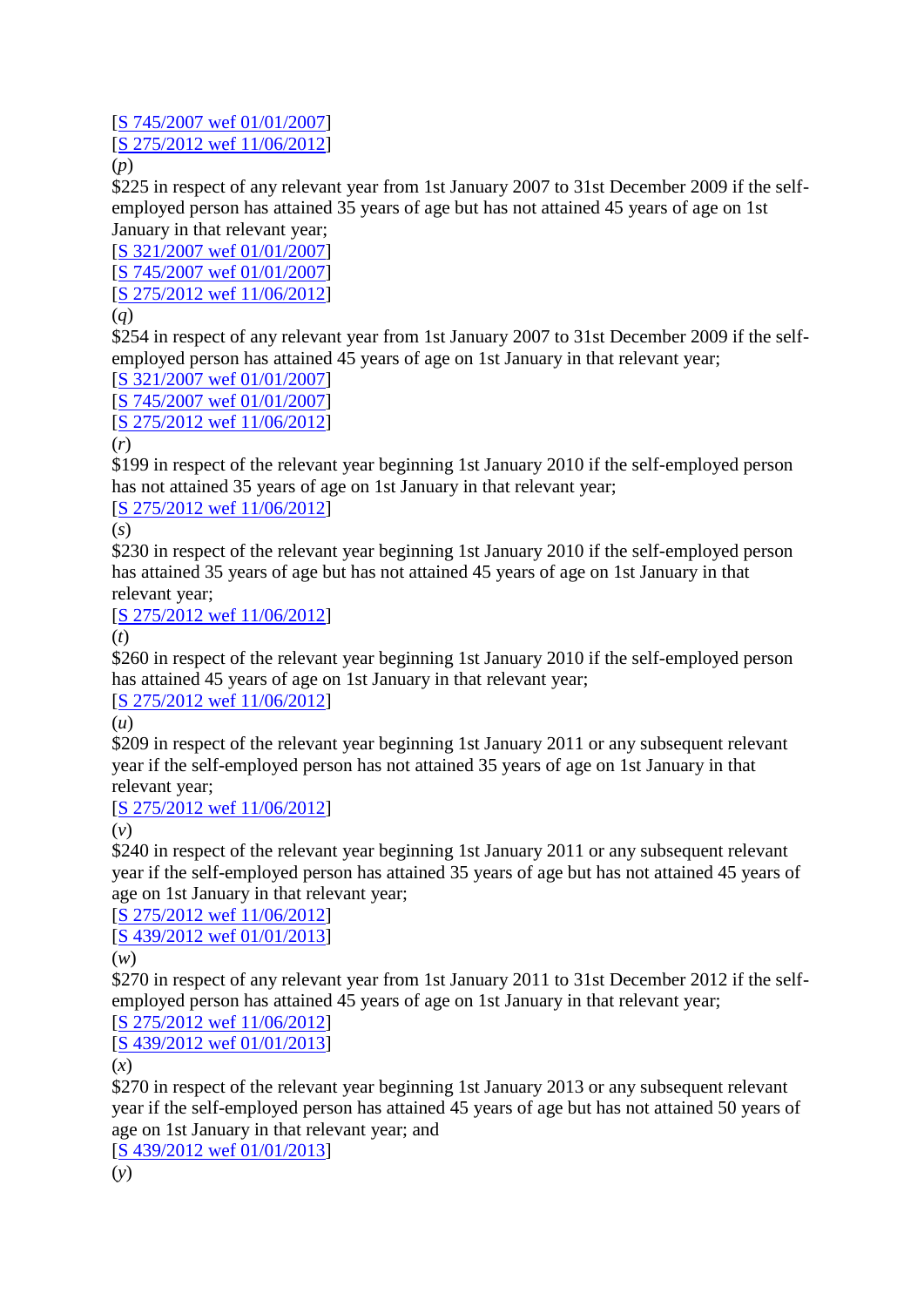\$285 in respect of the relevant year beginning 1st January 2013 or any subsequent relevant year if the self-employed person has attained 50 years of age on 1st January in that relevant year.

# [\[S 439/2012 wef 01/01/2013\]](http://statutes.agc.gov.sg/aol/search/display/view.w3p;page=0;query=DocId%3A%22468749d3-3e2f-489d-95b8-d65f566e5a8b%22%20Status%3Apublished%20Depth%3A0%20TransactionTime%3A20130521000000;rec=0)

(2) If a self-employed person informs the Board in such manner as the Board may require of the amount of his income, and satisfies the Board with such supporting documents as the Board may require (including any notice of assessment issued by the Comptroller and referred to in paragraph (3)), that the amount of his income is such as would render him liable to pay any amount other than the relevant amount specified in paragraph (1), the person shall, where the Board has in its discretion recomputed the amount he is liable to pay under regulation 4, pay that other amount instead of the relevant amount specified in paragraph (1). [\[S 275/2012 wef 11/06/2012\]](http://statutes.agc.gov.sg/aol/search/display/view.w3p;page=0;query=DocId%3A%22e7883853-5440-4aa2-963f-a712feebc5e6%22%20Status%3Apublished%20Depth%3A0%20TransactionTime%3A20130521000000;rec=0)

(3) If the Comptroller subsequently issues to a self-employed person a notice of assessment in respect of the income derived or received in any relevant year beginning 1st January 2002 or any subsequent year —

(*a*)

the Board may —

(i)

recompute the amount of contributions payable by the person for that relevant year on the basis of the amount of income stated in that notice of assessment in accordance with regulation 4; and

 $(ii)$ 

issue a notice to him informing him of the recomputed amount; and

(*b*)

the self-employed person shall pay that other amount recomputed by the Board instead of the relevant amount specified in paragraph (1).

## [\[S 275/2012 wef 11/06/2012\]](http://statutes.agc.gov.sg/aol/search/display/view.w3p;page=0;query=DocId%3A%22e7883853-5440-4aa2-963f-a712feebc5e6%22%20Status%3Apublished%20Depth%3A0%20TransactionTime%3A20130521000000;rec=0)

(4) Subject to paragraphs (5) and (6), where the Board is satisfied that the amount of contributions that a self-employed person is liable to pay for any relevant year under paragraph (2) or (3), as the case may be, is less than the amount of contributions already paid for that year (whether paid before, on or after 11th June 2012), the Board may — (*a*)

treat the amount of contributions paid in excess as payment towards any future contributions which the person is liable to pay; or

(*b*)

refund the amount of contributions paid in excess to the person if he applies in writing for such refund within one year from the date he informs the Board of the amount of his income under paragraph (2), or from the date of the notice issued by the Board under paragraph (3), as the case may be.

## [\[S 275/2012 wef 11/06/2012\]](http://statutes.agc.gov.sg/aol/search/display/view.w3p;page=0;query=DocId%3A%22e7883853-5440-4aa2-963f-a712feebc5e6%22%20Status%3Apublished%20Depth%3A0%20TransactionTime%3A20130521000000;rec=0)

(5) Where the self-employed person has not made an application for a refund under paragraph (4)(*b*) within the time specified or if any amount is due to the Fund, the Board may retain the whole or any part of the amount of contributions paid in excess and set them off against any contributions or interest thereon as is due or may become due. [\[S 275/2012 wef 11/06/2012\]](http://statutes.agc.gov.sg/aol/search/display/view.w3p;page=0;query=DocId%3A%22e7883853-5440-4aa2-963f-a712feebc5e6%22%20Status%3Apublished%20Depth%3A0%20TransactionTime%3A20130521000000;rec=0)

(6) The Board may require any self-employed person who applies for a refund under paragraph (4)(*b*) to furnish such information to the Board as may be necessary. [\[S 275/2012 wef 11/06/2012\]](http://statutes.agc.gov.sg/aol/search/display/view.w3p;page=0;query=DocId%3A%22e7883853-5440-4aa2-963f-a712feebc5e6%22%20Status%3Apublished%20Depth%3A0%20TransactionTime%3A20130521000000;rec=0)

(7) The contributions payable under this regulation by a self-employed person for any relevant year —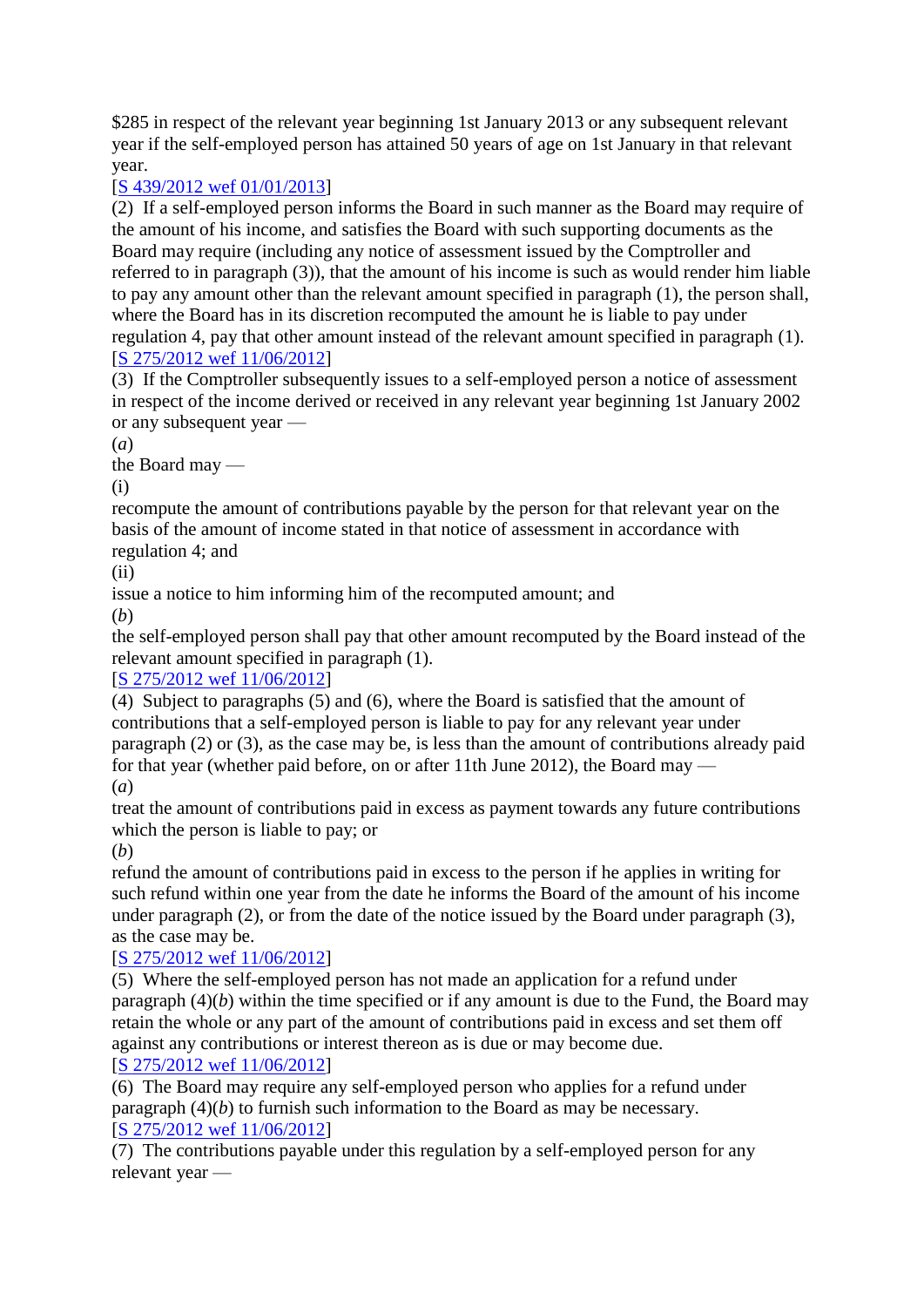(*a*)

shall be paid —

(i)

before 31st May of the year immediately after the relevant year; or

(ii)

where the Board has extended the period for payment, within such period as may be extended by the Board; and

(*b*)

may be paid in instalments, so long as the total amount of contributions is paid within the relevant period referred to in sub-paragraph (*a*).

[\[S 275/2012 wef 11/06/2012\]](http://statutes.agc.gov.sg/aol/search/display/view.w3p;page=0;query=DocId%3A%22e7883853-5440-4aa2-963f-a712feebc5e6%22%20Status%3Apublished%20Depth%3A0%20TransactionTime%3A20130521000000;rec=0)

Contributions payable notwithstanding objection or appeal

**16.** The contributions payable under these Regulations shall be paid within the time provided for in these Regulations notwithstanding any objection or appeal against the notice of assessment issued by the Comptroller unless the Board extends the time within which the payment is to be made.

Voluntary contributions

**17.**

 $-$ (1) Without prejudice to regulations 4, 5, 6, 8 and 15, a self- employed person may at any time contribute voluntarily to the Fund a sum additional to that payable by him under these Regulations.

(2) [*[Deleted by S 727/2011 wef 30/12/2011](http://statutes.agc.gov.sg/aol/search/display/view.w3p;page=0;query=DocId%3A%22362b6059-e61b-4e6a-8673-59915bcb1966%22%20Status%3Apublished%20Depth%3A0%20TransactionTime%3A20130521000000;rec=0)*]

(3) [*[Deleted by S 727/2011 wef 30/12/2011](http://statutes.agc.gov.sg/aol/search/display/view.w3p;page=0;query=DocId%3A%22362b6059-e61b-4e6a-8673-59915bcb1966%22%20Status%3Apublished%20Depth%3A0%20TransactionTime%3A20130521000000;rec=0)*]

(4) [*Deleted by S 506/2007 wef 01/10/2007*]

(4) [*Deleted by S 513/2008 wef 01/11/2008*]

(4A) [*Deleted by S 513/2008 wef 01/11/2008*]

(5) Where the Board is satisfied that the aggregate of the amounts referred to in section 13B(3)(*a*), (*b*) and (*c*) of the Act which were contributed by or for a self-employed person in any year exceeds the sum prescribed under section 13B(3) of the Act for that year, the Board may refund, subject to such terms and conditions as the Board may impose — (*a*)

to the self-employed person, the whole or any part of the aggregate of —

(i)

the amount (if any) which the self-employed person had contributed voluntarily in that year under paragraph (1);

(ii)

the amount (if any) which the self-employed person had contributed voluntarily in that year under section  $7(4)(a)$  of the Act (not being any pecuniary benefit transferred under section 73 of the Act), if the self-employed person was also an employee in that year; (iii)

the amount (if any) which the self-employed person had contributed voluntarily in that year under section  $13B(1)(a)(i)$  of the Act; and

 $(iv)$ 

where that year is 2011, the amount (if any) which the self-employed person had contributed voluntarily in that year under section  $13B(1)(a)$  of the Act in force immediately before 30th December 2011; or

(*b*)

to any other person, the whole or any part of the aggregate of —

(i)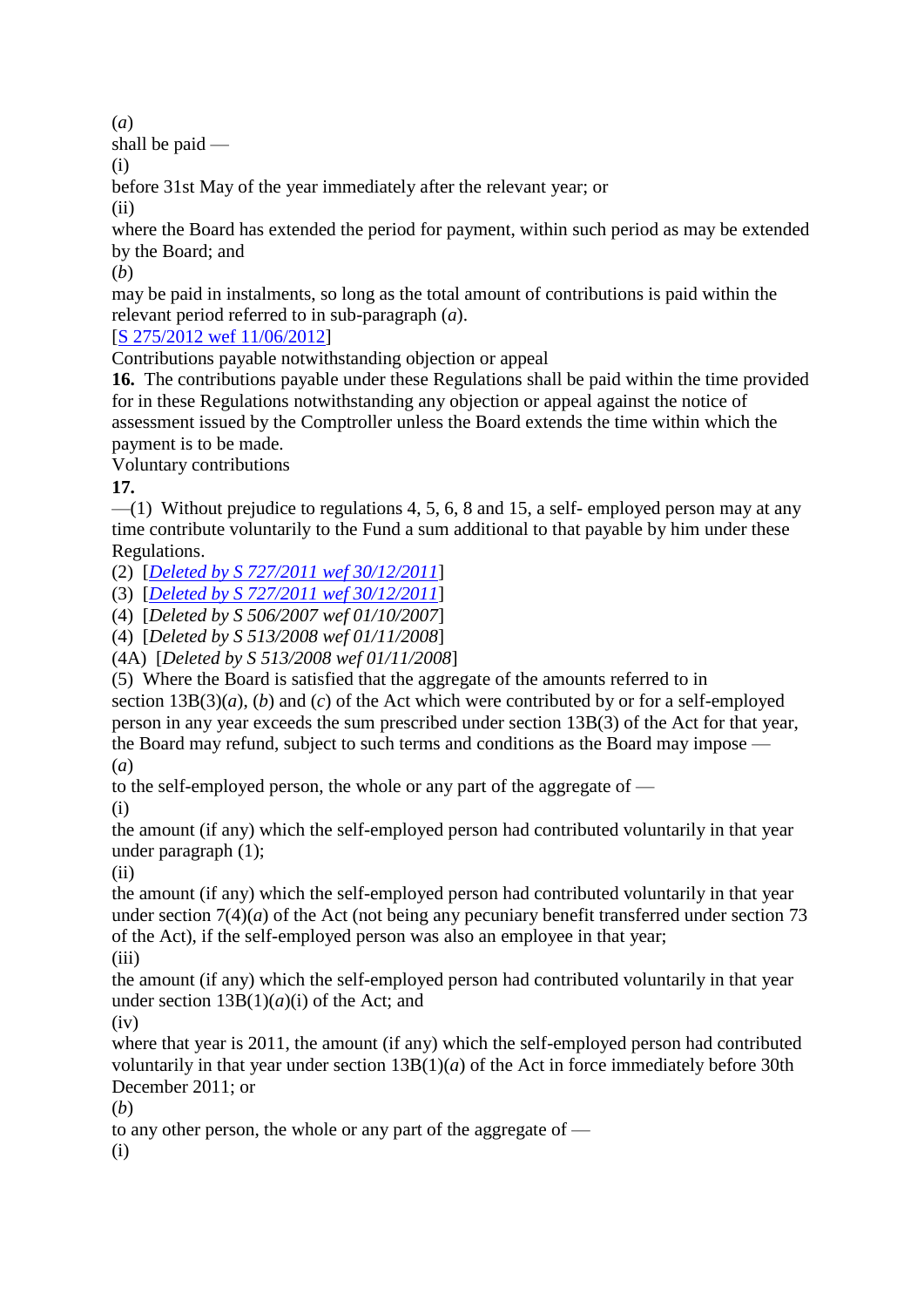the amount (if any) of contributions (not being any pecuniary benefit transferred under section 73 of the Act or additional medisave contributions) which that other person had paid for the self-employed person in that year under section  $7(4)(c)$  of the Act, if in that year —  $(A)$ 

the self-employed person was also an employee; and

(B)

that other person was an employer of the self-employed person;

 $(ii)$ 

the amount (if any) which that other person had contributed for the self-employed person in that year under section  $13B(1)(a)(ii)$  or  $(2)(a)$  of the Act; and

(iii)

where that year is 2011, every amount (if any) referred to in section 13B(4) of the Act which that other person had contributed for the self-employed person in that year.

# [\[S 727/2011 wef 30/12/2011\]](http://statutes.agc.gov.sg/aol/search/display/view.w3p;page=0;query=DocId%3A%22362b6059-e61b-4e6a-8673-59915bcb1966%22%20Status%3Apublished%20Depth%3A0%20TransactionTime%3A20130521000000;rec=0)

(5A) Where a self-employed person is also an employee, and the Board is satisfied that the amount of additional medisave contributions which was paid in any year by his employer for him exceeds \$1,500, the Board may refund, subject to such terms and conditions as the Board may impose, the excess to the employer.

[\[S 727/2011 wef 30/12/2011\]](http://statutes.agc.gov.sg/aol/search/display/view.w3p;page=0;query=DocId%3A%22362b6059-e61b-4e6a-8673-59915bcb1966%22%20Status%3Apublished%20Depth%3A0%20TransactionTime%3A20130521000000;rec=0)

(6) The Board may require any person to whom any excess contributions are to be refunded  $to$ 

(*a*)

submit an application to the Board for the refund of the excess contributions; and (*b*)

furnish to the Board such information as may be necessary for the purposes of determining whether any refund should be made under paragraph (5) or (5A).

# [\[S 727/2011 wef 30/12/2011\]](http://statutes.agc.gov.sg/aol/search/display/view.w3p;page=0;query=DocId%3A%22362b6059-e61b-4e6a-8673-59915bcb1966%22%20Status%3Apublished%20Depth%3A0%20TransactionTime%3A20130521000000;rec=0)

(7) The Board may retain the whole or any part of the excess contributions to be used to set off against any contribution or interest thereon which is due or may become due to the Board. (8) In this regulation —

"additional medisave contributions" means the contributions paid by an employer under section  $7(4)(c)$  of the Act specifically for the purposes of the medisave account of his employee;

"excess contributions" means any amount to be refunded under paragraph (5) or (5A). [\[S 727/2011 wef 30/12/2011\]](http://statutes.agc.gov.sg/aol/search/display/view.w3p;page=0;query=DocId%3A%22362b6059-e61b-4e6a-8673-59915bcb1966%22%20Status%3Apublished%20Depth%3A0%20TransactionTime%3A20130521000000;rec=0)

Moneys received under nomination by memorandum, or as cash grants or contributions from Government

**17A.**

—(1) Where any sum has been transferred to a self-employed person's accounts in the Fund in accordance with section  $25(1)(a)(ii)$  or (iii) of the [Act,](http://statutes.agc.gov.sg/aol/search/display/view.w3p;page=0;query=DocId%3A%22f1b7803c-71dd-4732-b7f0-231fef8142ca%22%20Status%3Ainforce%20Depth%3A0;rec=0) the Board may apply the whole or any part of that sum towards any contribution or interest which is or may become payable by the person to the Board under [regulation](http://statutes.agc.gov.sg/aol/search/display/view.w3p;page=0;query=Id%3A%22916dab60-08e1-4f2a-b1a7-ed5eb341acdd%22%20Status%3Ainforce;rec=0#pr4-.) 4, [5,](http://statutes.agc.gov.sg/aol/search/display/view.w3p;page=0;query=Id%3A%22517251e3-4c50-4985-862d-2dda09ed35f0%22%20Status%3Ainforce;rec=0#pr5-.) [6,](http://statutes.agc.gov.sg/aol/search/display/view.w3p;page=0;query=Id%3A%221a556e75-0864-4c08-a2f3-debe8ef6ac53%22%20Status%3Ainforce;rec=0#pr6-.) [8](http://statutes.agc.gov.sg/aol/search/display/view.w3p;page=0;query=Id%3A%22d3a58c97-a2c3-46ec-9847-2c90921c16ba%22%20Status%3Ainforce;rec=0#pr8-.) or [15](http://statutes.agc.gov.sg/aol/search/display/view.w3p;page=0;query=Id%3A%22119a980c-b6f6-441b-8346-1ff6cb77a70f%22%20Status%3Ainforce;rec=0#pr15-.) for any relevant year.

## [\[S 275/2012 wef 11/06/2012\]](http://statutes.agc.gov.sg/aol/search/display/view.w3p;page=0;query=DocId%3A%22e7883853-5440-4aa2-963f-a712feebc5e6%22%20Status%3Apublished%20Depth%3A0%20TransactionTime%3A20130521000000;rec=0)

(2) Where any sum has been credited to a self employed person's account in the Fund in accordance with section  $14(1)$  or  $57C(1)(b)$  of the Act, the Board may, if the Minister directs, apply the whole or any part of that sum or any interest thereon towards any contribution or interest which is or may become payable by the person to the Board under regulation 4, 5, 6, 8 or 15 for any relevant year.

[\[S 275/2012 wef 11/06/2012\]](http://statutes.agc.gov.sg/aol/search/display/view.w3p;page=0;query=DocId%3A%22e7883853-5440-4aa2-963f-a712feebc5e6%22%20Status%3Apublished%20Depth%3A0%20TransactionTime%3A20130521000000;rec=0)

Registration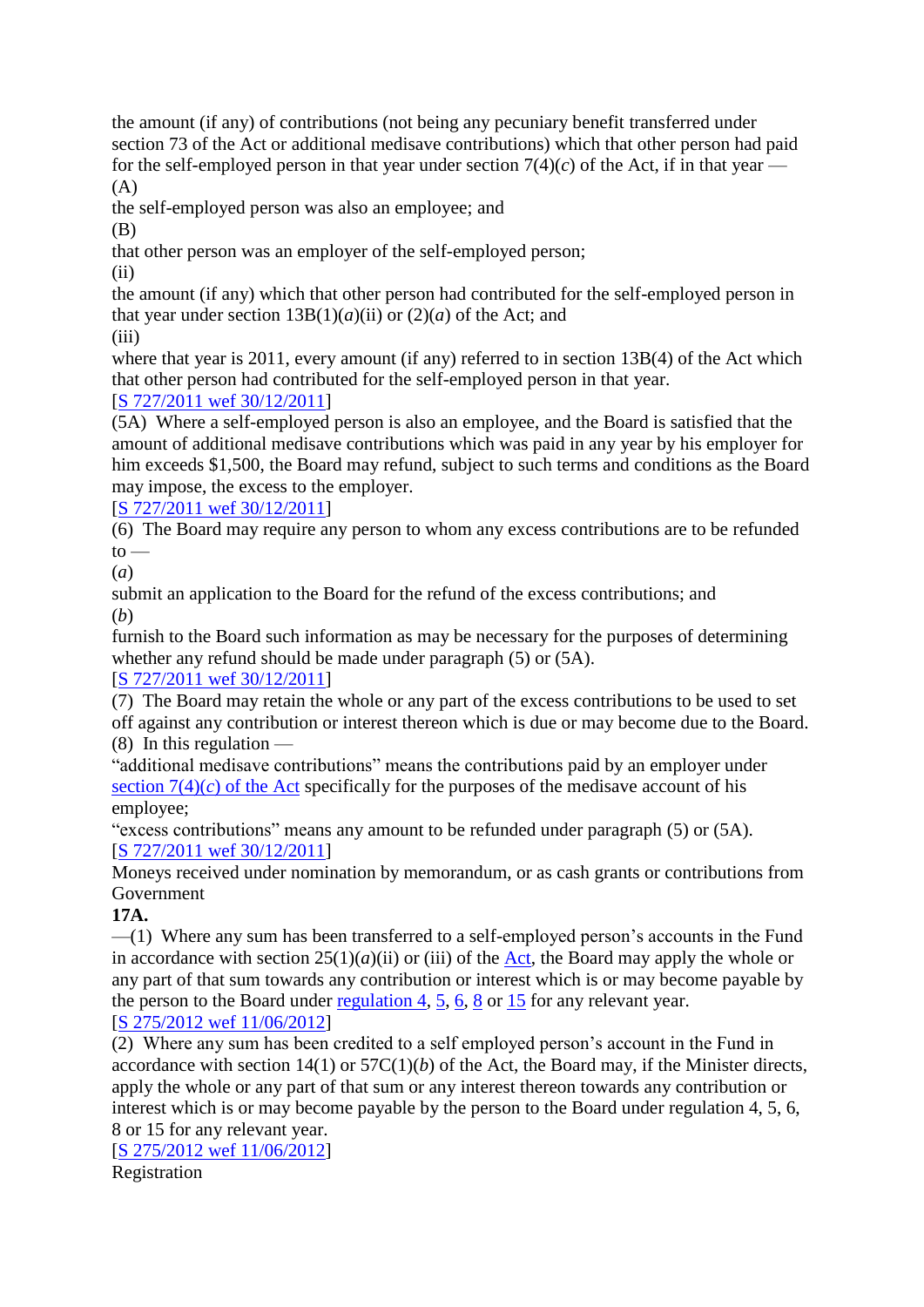## **18.**

—(1) Every self-employed person shall, before 31st December 1992 or within 3 months of the commencement of his trade, business, profession or vocation, whichever is the later, obtain, complete and submit to the Board a registration form as may be determined by the Board unless he has been otherwise notified by the Board.

(2) Every self-employed person, whose particulars have been provided by the Comptroller or any other authority or who has completed and submitted the registration form to the Board, shall be registered and allotted a reference number.

(3) Every registered self-employed person who ceases to be engaged in his trade, business, profession or vocation shall inform the Board in writing within one month of such cessation and if he subsequently resumes his trade, business, profession or vocation, he shall inform the Board in writing within one month after so resuming.

Request for information and returns

**19.** The Board may, by notice in writing, require — (*a*)

any person to furnish, within the time specified in the notice or such other extended time as the Board may allow, any information that may be required by the Board for the purpose of inquiring into or ascertaining that person's or any other person's liability under these Regulations; or

(*b*)

any self-employed person, within the time specified in the notice or such other extended time as the Board may allow, to complete and deliver to the Board any return specified therein including a return of income for any relevant year or any other previous year.

Transmission of information by Comptroller

**20.** The Comptroller may transmit to the Board information on the amount of contributions payable by every self-employed person who has submitted a return of income under the [Income Tax Act \(Cap. 134\)](http://statutes.agc.gov.sg/aol/search/display/view.w3p;page=0;query=DocId%3A%2245fc380e-12d4-4935-b138-c42dc45d377c%22%20Status%3Ainforce%20Depth%3A0;rec=0) and computed in accordance with the provisions of [regulation](http://statutes.agc.gov.sg/aol/search/display/view.w3p;page=0;query=Id%3A%22916dab60-08e1-4f2a-b1a7-ed5eb341acdd%22%20Status%3Ainforce;rec=0#pr4-.) 4 on the basis of the income assessed by the Comptroller for the relevant year of assessment or any previous year of assessment.

Manner of payment

**21.** All contributions to the Fund may be paid —

(*a*)

in cash at any post office in Singapore duly authorised to receive money on behalf of the Board;

(*b*)

by money order, postal order or cheque drawn on any bank in Singapore delivered or sent by post to the Board's office; or

(*c*)

in such other manner as the Board may from time to time determine in any particular case or class of cases.

Forms

**22.** All payment of contributions to the Fund shall be accompanied by such duly completed forms as the Board may determine and require for that purpose.

Service of notices

**23.**

—(1) A notice or other document required to be served on any person under these Regulations may be served on such person either personally, by registered post or by ordinary post and to the last known address of such person.

(2) Where a person to whom there has been addressed a registered letter containing any notice which may be given under the provisions of these Regulations is informed of the fact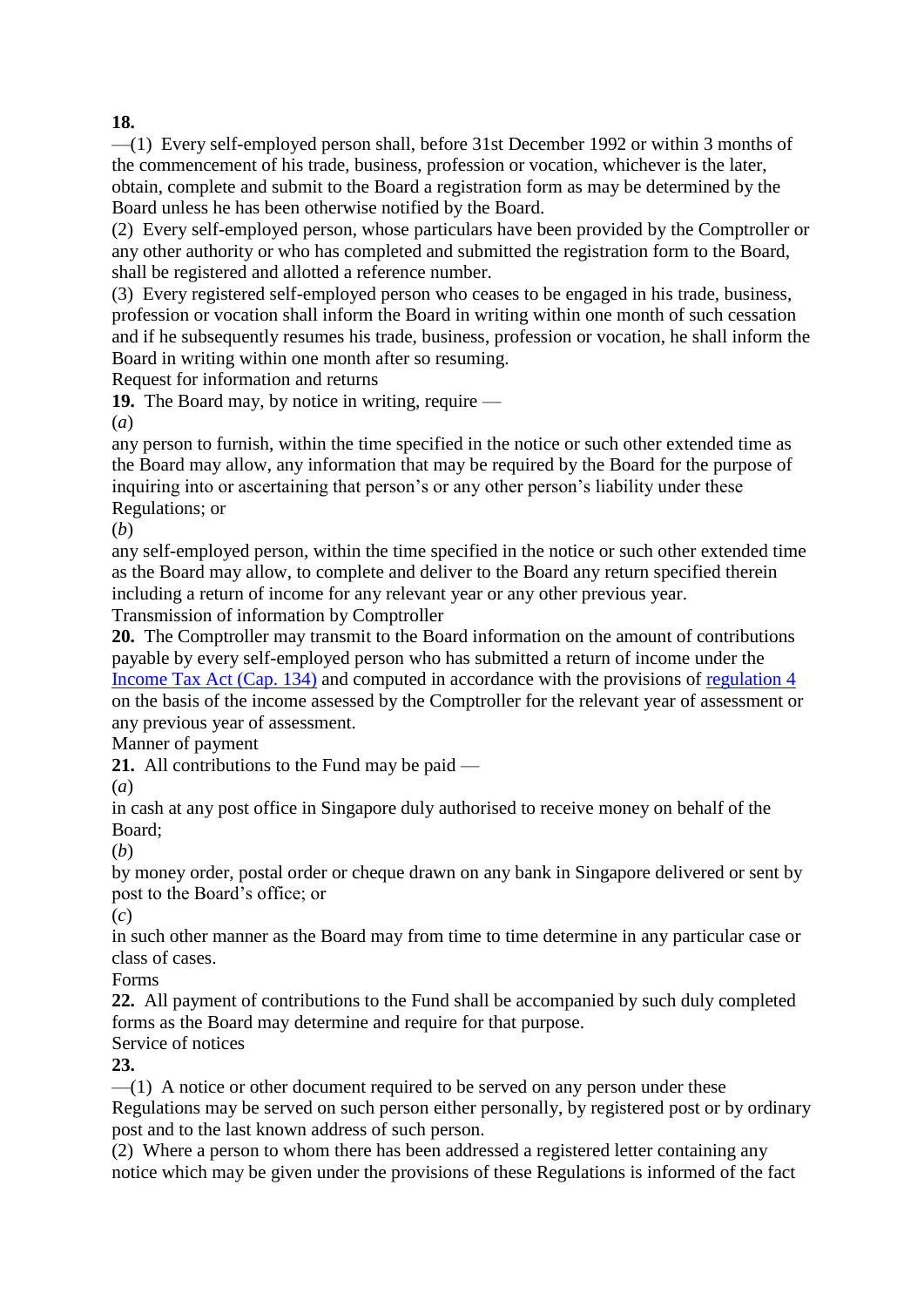that there is a registered letter awaiting him at a post office and he refuses or neglects to take delivery of the letter, the notice shall be deemed to have been served upon him on the date on which he was informed that there was a registered letter awaiting him at the post office. Notice of change of address

#### **24.**

—(1) Every self-employed person liable to pay contributions under these Regulations shall immediately inform the Board in writing of any change of his address, except that a selfemployed person who changes his residential address shall be deemed to have informed the Board of such change in compliance with this paragraph upon his making a report thereof under section [8 of the National Registration Act \(Cap. 201\).](http://statutes.agc.gov.sg/aol/search/display/view.w3p;page=0;query=DocId%3A%22c1340a15-b22e-46b6-b550-e33ae773981e%22%20Status%3Ainforce%20Depth%3A0;rec=0#pr8-.)

(2) Where any person has changed his address without informing the Board as required under [paragraph](http://statutes.agc.gov.sg/aol/search/display/view.w3p;page=0;query=Id%3A%221c744efb-9863-4a90-9ac7-d3c2e86201ef%22%20Status%3Ainforce;rec=0#pr24-ps1-.) (1), any notice or document given or served on him by posting the notice or document or a copy thereof to him at his last known address shall be deemed to have been duly given or served and shall be conclusive evidence of the fact of service. Exemption

**25.** The Minister, or such other person as he may in writing authorise, may in his discretion exempt any person or class of persons from any or all of the provisions of these Regulations. FIRST SCHEDULE

Regulations 4,  $9(3)(a)$  and  $10(3)(a)$ Rates of Contributions

| Period in respect of which contribution is<br>payable | Rates                                                                                                 |
|-------------------------------------------------------|-------------------------------------------------------------------------------------------------------|
| 1. 1st July to 31st December 1992                     | An amount equivalent to 3% of half of the<br>income for that year subject to a maximum of<br>\$1,080. |
|                                                       |                                                                                                       |
| 2. 1st January to 31st December 1993                  | An amount equivalent to 3% of the income<br>for that year subject to a maximum of<br>\$2,160.         |
|                                                       |                                                                                                       |
| 3. 1st January to 31st December 1994                  | An amount equivalent to 4% of the income<br>for that year subject to a maximum of<br>\$2,880.         |
|                                                       |                                                                                                       |
| 4. 1st January to 31st December 1995                  | An amount equivalent to 5% of the income<br>for that year subject to a maximum of<br>\$3,600.         |
|                                                       |                                                                                                       |
| 5. 1st January to 31st December 1996                  | An amount equivalent to 6% of the income<br>for that year subject to a maximum of<br>\$4,320.         |
|                                                       |                                                                                                       |
| 6. 1st January to 31st December 1997                  | (a) For a self-employed person who has not<br>attained 35 years of age on 1st January<br>$1997-$      |
|                                                       | An amount equivalent to 6% of the income                                                              |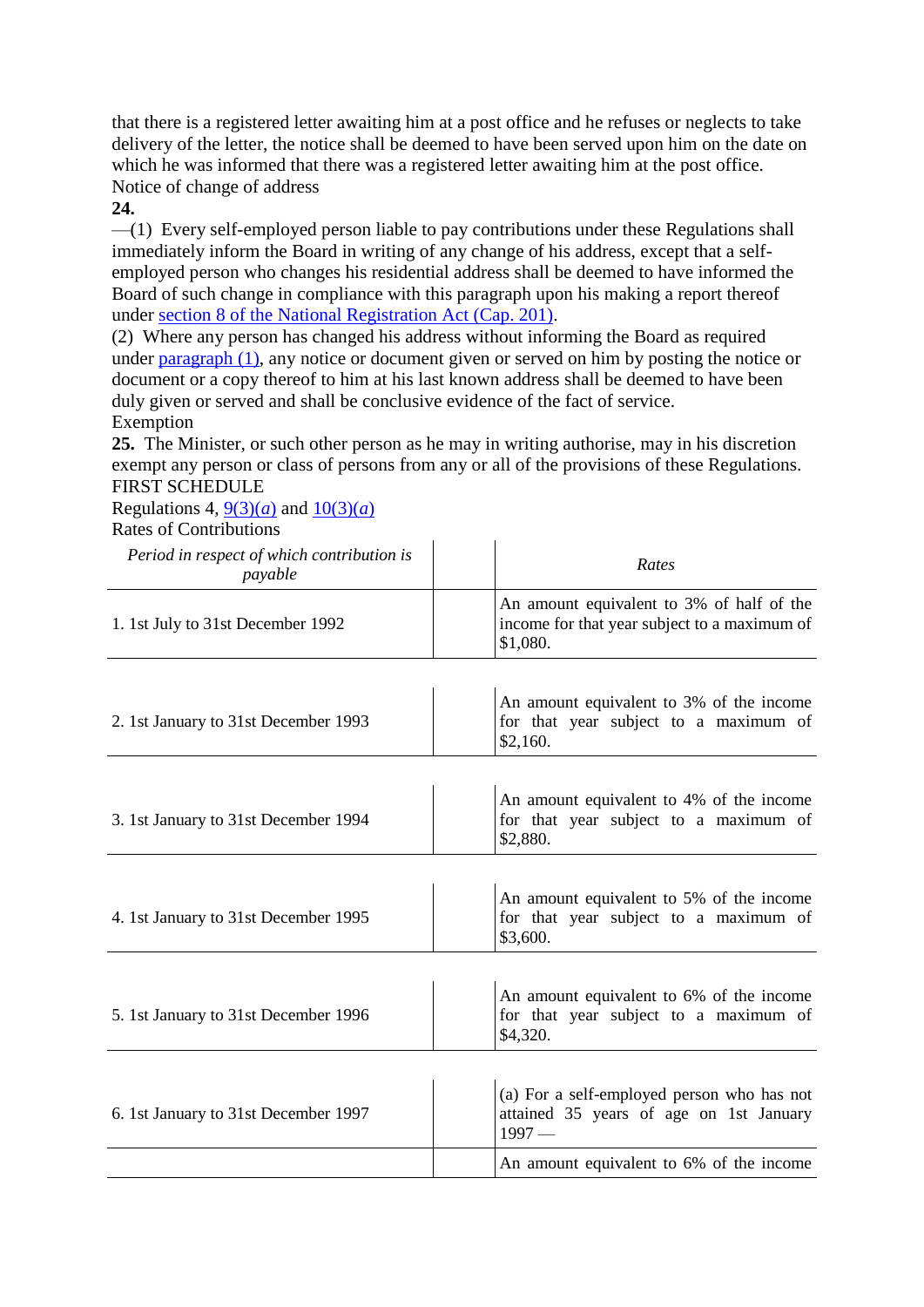|                                                                              | for that year subject to a maximum of<br>\$4,320.                                                                                                                                           |
|------------------------------------------------------------------------------|---------------------------------------------------------------------------------------------------------------------------------------------------------------------------------------------|
|                                                                              | (b) For a self-employed person who has<br>attained 35 years of age on 1st January<br>$1997-$                                                                                                |
|                                                                              | An amount equivalent to 7% of the income<br>for that year subject to a maximum of<br>\$5,040.                                                                                               |
|                                                                              |                                                                                                                                                                                             |
| 7. For each relevant year between 1st January<br>1998 and 31st December 2002 | (a) For a self-employed person who has not<br>attained 35 years of age on 1st January 1998<br>or any subsequent year before 1st January<br>$2003 -$                                         |
|                                                                              | An amount equivalent to 6% of the income<br>for that year subject to a maximum of<br>\$4,320.                                                                                               |
|                                                                              | (b) For a self-employed person who has<br>attained 35 years of age but has not attained<br>45 years of age on 1st January 1998 or any<br>subsequent year before 1st January 2003 —          |
|                                                                              | An amount equivalent to 7% of the income<br>for that year subject to a maximum of<br>\$5,040.                                                                                               |
|                                                                              | (c) For a self-employed person who has<br>attained 45 years of age on 1st January 1998<br>or any subsequent year before 1st January<br>$2003 -$                                             |
|                                                                              | An amount equivalent to 8% of the income<br>for that year subject to a maximum of<br>\$5,760.                                                                                               |
|                                                                              |                                                                                                                                                                                             |
| 8. 1st January to 31st December 2003                                         | (a) For a self-employed person who has not<br>attained 35 years of age on 1st January<br>$2003 -$                                                                                           |
|                                                                              | An amount equivalent to 6% of the income<br>(less any allowance or honorarium he<br>received for that year as a Member of<br>Parliament) for that year, subject to a<br>maximum of \$4,320. |
|                                                                              | (b) For a self-employed person who has<br>attained 35 years of age but has not attained<br>45 years of age on 1st January 2003 —                                                            |
|                                                                              | An amount equivalent to 7% of the income<br>(less any allowance or honorarium he<br>received for that year as a Member of<br>Parliament) for that year, subject to a<br>maximum of \$5,040. |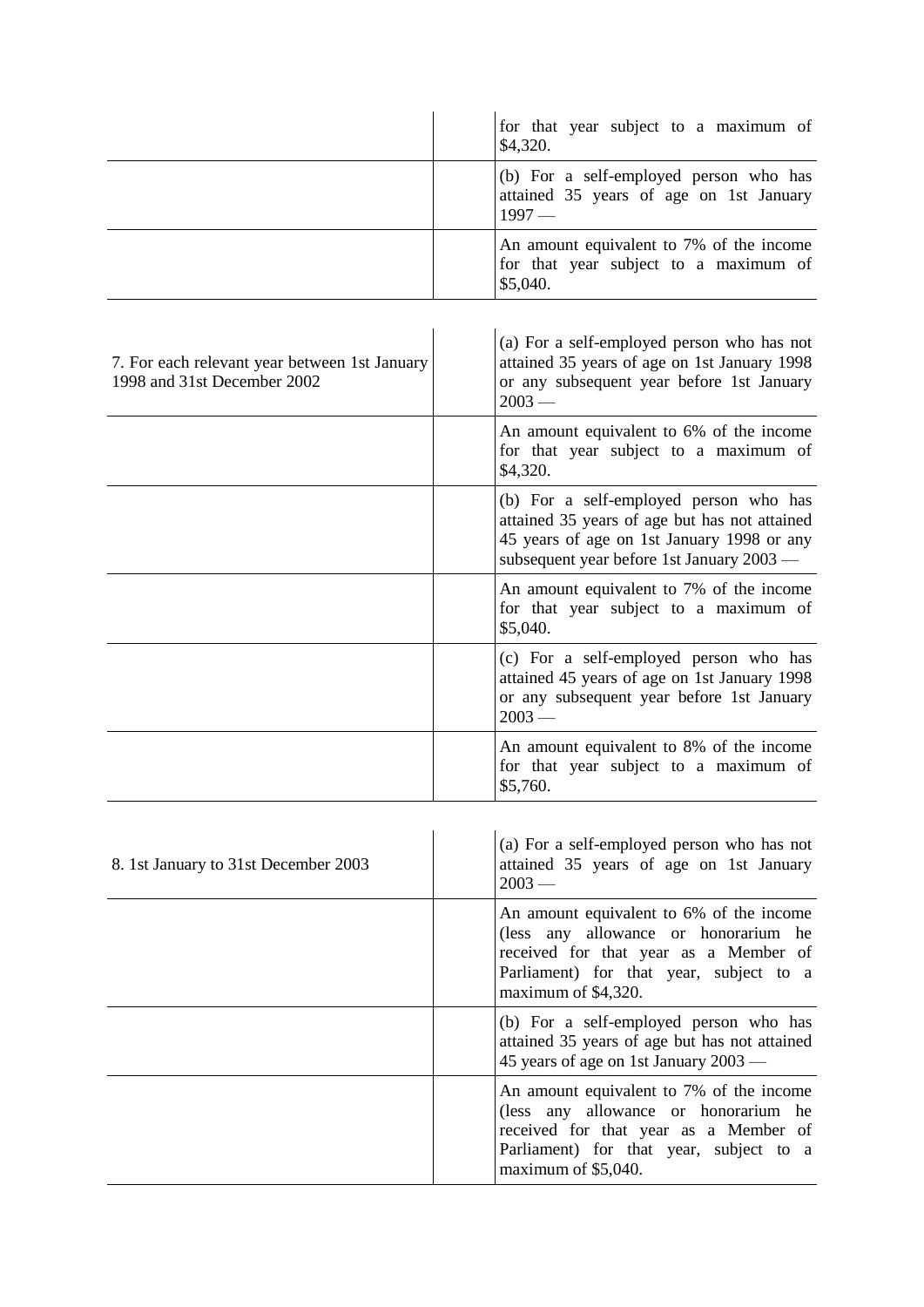|                                       | (c) For a self-employed person who has<br>attained 45 years of age on 1st January<br>$2003 -$                                                                                               |
|---------------------------------------|---------------------------------------------------------------------------------------------------------------------------------------------------------------------------------------------|
|                                       | An amount equivalent to 8% of the income<br>(less any allowance or honorarium he<br>received for that year as a Member of<br>Parliament) for that year, subject to a<br>maximum of \$5,760. |
| 9. 1st January to 31st December 2004  | (a) For a self-employed person who has not<br>attained 35 years of age on 1st January<br>$2004 -$                                                                                           |
|                                       | An amount equivalent to 6% of the income<br>(less any allowance or honorarium he<br>received for that year as a Member of<br>Parliament) for that year, subject to a<br>maximum of \$3,960. |
|                                       | (b) For a self-employed person who has<br>attained 35 years of age but has not attained<br>45 years of age on 1st January 2004 —                                                            |
|                                       | An amount equivalent to 7% of the income<br>(less any allowance or honorarium he<br>received for that year as a Member of<br>Parliament) for that year, subject to a<br>maximum of \$4,620. |
|                                       | (c) For a self-employed person who has<br>attained 45 years of age on 1st January<br>$2004 -$                                                                                               |
|                                       | An amount equivalent to 8% of the income<br>(less any allowance or honorarium he<br>received for that year as a Member of<br>Parliament) for that year, subject to a<br>maximum of \$5,280. |
| 10. 1st January to 31st December 2005 | (a) For a self-employed person who has not<br>attained 35 years of age on 1st January<br>$2005 -$                                                                                           |
|                                       | An amount equivalent to 6% of the income<br>(less any allowance or honorarium he<br>received for that year as a Member of<br>Parliament) for that year, subject to a<br>maximum of \$3,600. |
|                                       | (b) For a self-employed person who has<br>attained 35 years of age but has not attained<br>45 years of age on 1st January 2005 —                                                            |

An amount equivalent to 7% of the income (less any allowance or honorarium he received for that year as a Member of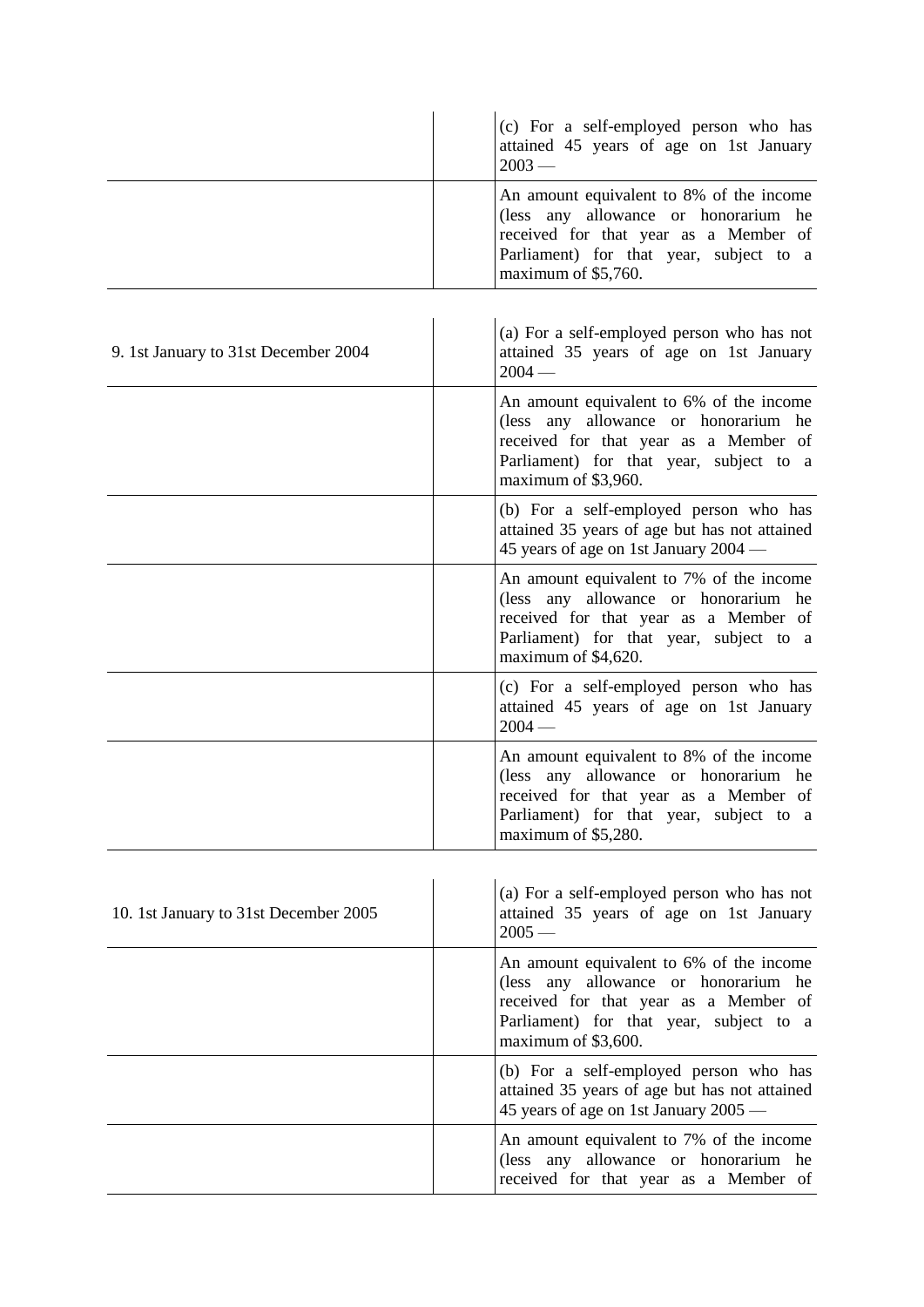|                                       | Parliament) for that year, subject to a<br>maximum of \$4,200.                                                                                                                              |
|---------------------------------------|---------------------------------------------------------------------------------------------------------------------------------------------------------------------------------------------|
|                                       | (c) For a self-employed person who has<br>attained 45 years of age on 1st January<br>$2005 -$                                                                                               |
|                                       | An amount equivalent to 8% of the income<br>(less any allowance or honorarium he<br>received for that year as a Member of<br>Parliament) for that year, subject to a<br>maximum of \$4,800. |
| 11. 1st January to 31st December 2006 | (a) For a self-employed person who has not<br>attained 35 years of age on 1st January<br>$2006-$                                                                                            |
|                                       | An amount equivalent to 6% of the income<br>(less any allowance or honorarium he<br>received for that year as a Member of<br>Parliament) for that year, subject to a<br>maximum of \$3,240. |
|                                       | (b) For a self-employed person who has<br>attained 35 years of age but has not attained<br>45 years of age on 1st January 2006 —                                                            |
|                                       | An amount equivalent to 7% of the income<br>(less any allowance or honorarium he<br>received for that year as a Member of<br>Parliament) for that year, subject to a<br>maximum of \$3,780. |
|                                       | (c) For a self-employed person who has<br>attained 45 years of age on 1st January<br>$2006-$                                                                                                |
|                                       | An amount equivalent to 8% of the income<br>(less any allowance or honorarium he<br>received for that year as a Member of<br>Parliament) for that year, subject to a<br>maximum of \$4,320. |

12. For each relevant year in the period from 1st January 2007 to 31st December 2009, the contributions payable by a self-employed person are as follows:

|                       |                                                                                          | Self-employed person |      |
|-----------------------|------------------------------------------------------------------------------------------|----------------------|------|
|                       | Self-employed person who has attained 35 Self-employed person                            |                      |      |
|                       | Total amount of the who has not attained 35 years of age but has not who has attained 45 |                      |      |
|                       | self-employed person's years of age on 1st attained 45 years of age years of age on 1st  |                      |      |
| income                | January of the relevant on 1st January of the January of the relevant                    |                      |      |
|                       | year                                                                                     | relevant year        | year |
| (1)                   | (2)                                                                                      | (3)                  | (4)  |
| Not exceeding \$6,000 | Nil                                                                                      | Nil                  | Nil  |

Exceeding \$6,000 but  $\frac{\text{An amount equal to}}{2.17\%}$ not exceeding \$12,000 2.17% of the income (less any allowance or any allowance or (less any allowance or An amount equal to 2.5% of the income (less An amount equal to 2.83% of the income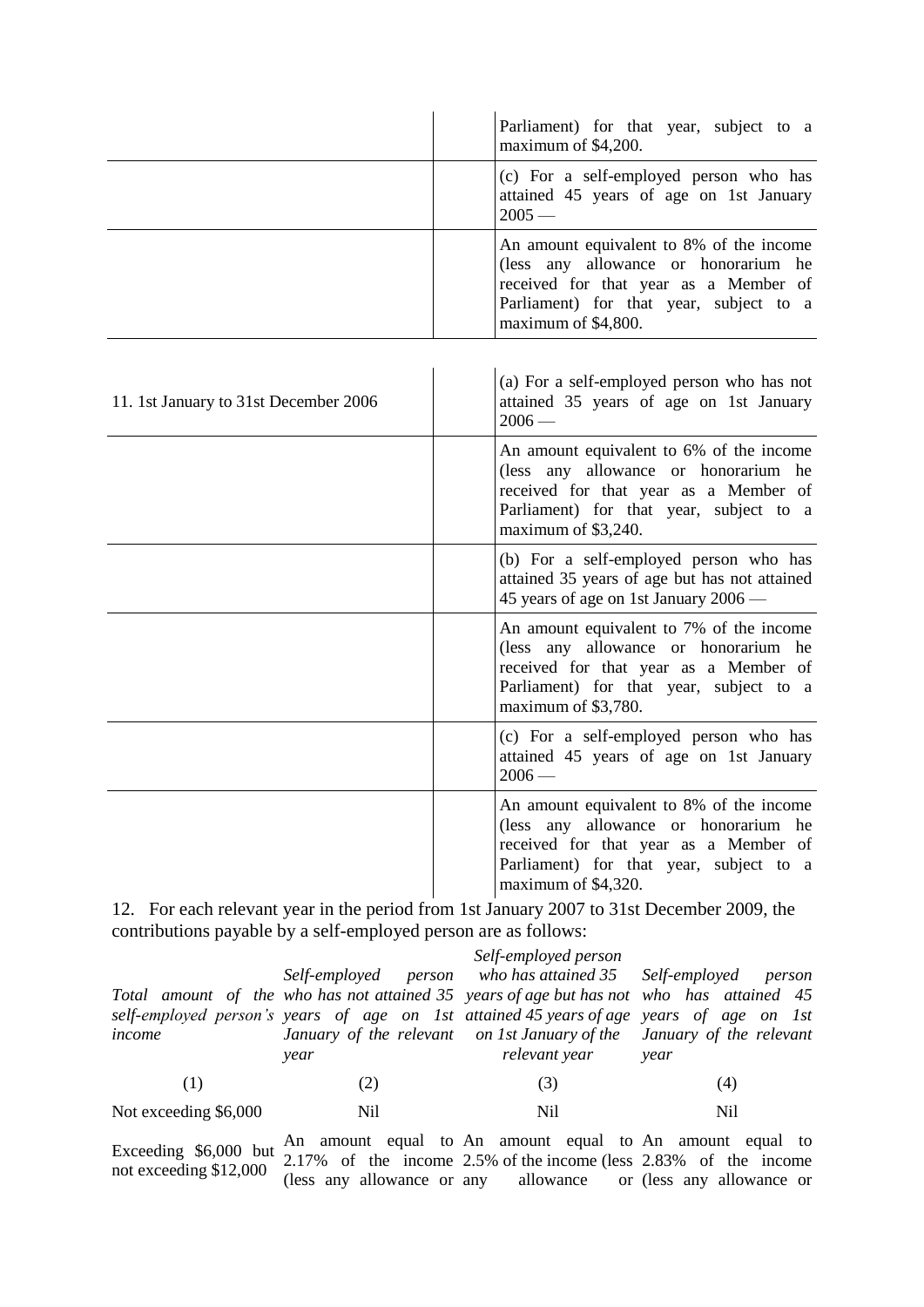|                                                  | for that year.                               | honorarium he received honorarium he received honorarium he received<br>for that year as a for that year as a for that year as a<br>Member of Parliament) Member of Parliament) Member of Parliament)<br>for that year.                                                                                                                                                                                                                                                                                                                           | for that year.                                    |
|--------------------------------------------------|----------------------------------------------|---------------------------------------------------------------------------------------------------------------------------------------------------------------------------------------------------------------------------------------------------------------------------------------------------------------------------------------------------------------------------------------------------------------------------------------------------------------------------------------------------------------------------------------------------|---------------------------------------------------|
| Exceeding \$12,000 but<br>not exceeding \$18,000 | $0.1516$ of the difference of the<br>between | An amount equal to the An amount equal to the An amount equal to the<br>sum of \$260.40 and sum of \$300 and 0.175 sum of \$339.60 and<br>the income between the income between<br>(less any allowance or (less any allowance or (less any allowance or<br>honorarium he received honorarium he received honorarium he received<br>for that year as a for that year as a for that year as a<br>Member of Parliament) Member of Parliament) Member of Parliament)<br>of the year and \$12,000. of the year and \$12,000. of the year and \$12,000. | difference 0.1984 of the difference<br>the income |
| Exceeding \$18,000                               | allowance<br>any<br>maximum of $$3,510$ .    | An amount equal to An amount equal to An amount equal to<br>6.5% of the income (less 7.5% of the income (less 8.5% of the income (less<br>or any allowance or any<br>honorarium he received honorarium he received honorarium he received<br>for that year as a for that year as a for that year as a<br>Member of Parliament) Member of Parliament) Member of Parliament)<br>for that year, subject to a for that year, subject to a for that year, subject to a<br>maximum of $$4,050$ .                                                        | allowance<br>or<br>maximum of \$4,590.            |

#### [\[S 321/2007 wef 01/01/2007\]](http://statutes.agc.gov.sg/aol/search/display/view.w3p;page=0;query=DocId%3A%2244b9b55d-7ad1-4be7-a679-93072ed0ef0e%22%20Status%3Apublished%20Depth%3A0%20TransactionTime%3A20130521000000;rec=0)

13. For the relevant year beginning 1st January 2010, the contributions payable by a selfemployed person are as follows:

| Total amount of the<br>self-employed<br>person's income | Self-employed<br>person who has not<br>attained 35 years of<br>age on 1st January<br>2010                                                                                                                                      | Self-employed<br>person who has<br>attained 35 years of<br>age but has not<br>attained 45 years of<br>age on 1st January<br>2010                                                                                            | Self-employed<br>who<br>has<br>person<br>attained 45 years of<br>age on 1st January<br>2010                                                                                                                                       |
|---------------------------------------------------------|--------------------------------------------------------------------------------------------------------------------------------------------------------------------------------------------------------------------------------|-----------------------------------------------------------------------------------------------------------------------------------------------------------------------------------------------------------------------------|-----------------------------------------------------------------------------------------------------------------------------------------------------------------------------------------------------------------------------------|
| (1)                                                     | (2)                                                                                                                                                                                                                            | (3)                                                                                                                                                                                                                         | (4)                                                                                                                                                                                                                               |
| <b>Not</b><br>exceeding<br>\$6,000                      | Nil                                                                                                                                                                                                                            | Nil                                                                                                                                                                                                                         | N <sub>il</sub>                                                                                                                                                                                                                   |
| \$6,000<br>Exceeding<br>but not exceeding<br>\$12,000   | An amount equal to<br>2.22% of the income<br>(less any allowance<br>honorarium<br>he<br><sub>or</sub><br>received for that year<br>Member of<br>a<br><b>as</b><br>Parliament) for that<br>year.                                | An amount equal to<br>2.56% of the income<br>(less any allowance<br>honorarium<br>he<br>$\alpha$<br>received for that year<br>Member of<br>a.<br><b>as</b><br>Parliament) for that<br>year.                                 | An amount equal to<br>2.89% of the income<br>(less any allowance)<br>honorarium<br>he<br>$\alpha$<br>received for that year<br>Member<br><sub>of</sub><br>a<br><b>as</b><br>Parliament) for that<br>year.                         |
| Exceeding \$12,000<br>but not exceeding<br>\$18,000     | An amount equal to<br>the sum of $$266.40$<br>and 0.1557<br>of the<br>difference<br>between<br>the income (less any<br>allowance<br><sub>or</sub><br>honorarium<br>he<br>received for that year<br>Member of<br>a<br><b>as</b> | An amount equal to<br>the sum of $$307.20$<br>and 0.1789<br>of the<br>difference<br>between<br>the income (less any<br>allowance<br><sub>or</sub><br>honorarium<br>he<br>received for that year<br>a Member of<br><b>as</b> | An amount equal to<br>the sum of $$346.80$<br>and 0.2023<br>of the<br>difference<br>between<br>the income (less any<br>allowance<br><sub>or</sub><br>honorarium<br>he<br>received for that year<br>Member<br>of<br>a<br><b>as</b> |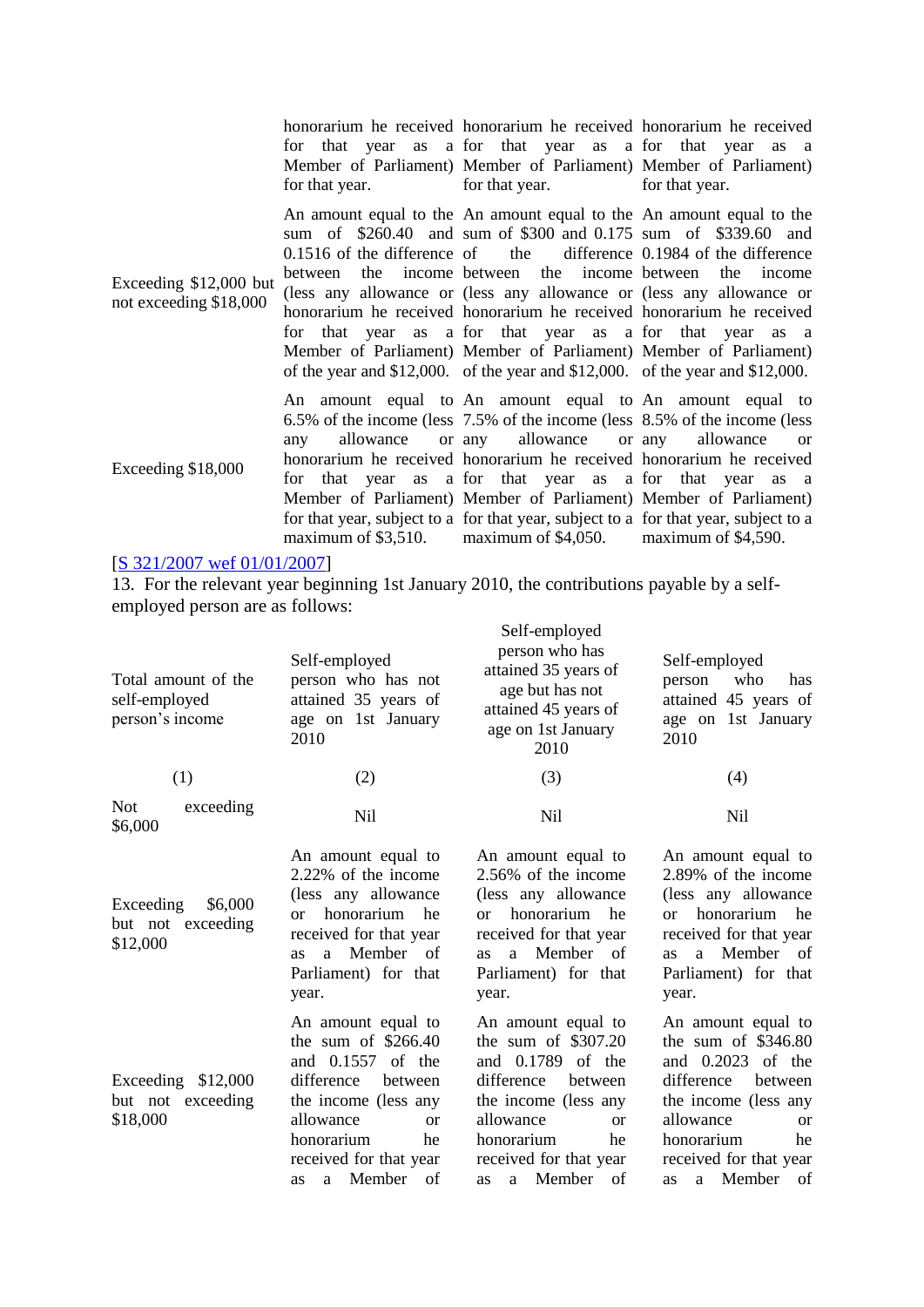Parliament) of the year and \$12,000.

An amount equal to 6.67% of the income (less any allowance or honorarium he received for that year as a Member of Parliament) for that year, subject to a maximum of \$3,601.

Parliament) of the year and \$12,000.

An amount equal to 7.67% of the income (less any allowance or honorarium he received for that year as a Member of Parliament) for that year, subject to a maximum of \$4,141.

Parliament) of the year and \$12,000.

An amount equal to 8.67% of the income (less any allowance or honorarium he received for that year as a Member of Parliament) for that year, subject to a maximum of \$4,681.

#### [\[S 484/2010 wef 01/09/2010\]](http://statutes.agc.gov.sg/aol/search/display/view.w3p;page=0;query=DocId%3A%22d60c07fc-8a7a-4add-b498-24e7e15ea78c%22%20Status%3Apublished%20Depth%3A0%20TransactionTime%3A20130521000000;rec=0)

Exceeding \$18,000

14. For the relevant year beginning 1st January 2011, the contributions payable by a selfemployed person are as follows:

| <b>Total amount of the</b><br>self-employed<br>person's income | Self-employed person<br>who has not attained 35<br>years of age on<br><b>1st January of the</b><br>relevant year                                                                                                                | Self-employed person<br>who has attained 35<br>years of age but has not<br>attained 45 years of age<br>on 1st January of the<br>relevant year                                                                                   | Self-employed person<br>who has attained 45<br>years of age on<br><b>1st January of the</b><br>relevant year                                                                                                               |
|----------------------------------------------------------------|---------------------------------------------------------------------------------------------------------------------------------------------------------------------------------------------------------------------------------|---------------------------------------------------------------------------------------------------------------------------------------------------------------------------------------------------------------------------------|----------------------------------------------------------------------------------------------------------------------------------------------------------------------------------------------------------------------------|
| (1)                                                            | (2)                                                                                                                                                                                                                             | (3)                                                                                                                                                                                                                             | (4)                                                                                                                                                                                                                        |
| Not exceeding \$6,000                                          | N <sub>i</sub> l                                                                                                                                                                                                                | <b>Nil</b>                                                                                                                                                                                                                      | Nil                                                                                                                                                                                                                        |
| Exceeding \$6,000 but<br>not exceeding \$12,000                | An amount equal to<br>2.33% of the income<br>(less any allowance or<br>honorarium he received<br>for that year as a<br>Member of Parliament)<br>for that year.                                                                  | An amount equal to<br>2.67% of the income<br>(less any allowance or<br>honorarium he received<br>for that year as a<br>Member of Parliament)<br>for that year.                                                                  | An amount equal to 3%<br>of the income (less any<br>allowance or honorarium<br>he received for that year<br>as a Member of<br>Parliament) for that year.                                                                   |
| Exceeding \$12,000 but<br>not exceeding \$18,000               | An amount equal to the<br>sum of \$279.60 and<br>0.1634 of the difference<br>between the income<br>(less any allowance or<br>honorarium he received<br>for that year as a<br>Member of Parliament)<br>of the year and \$12,000. | An amount equal to the<br>sum of \$320.40 and<br>0.1866 of the difference<br>between the income<br>(less any allowance or<br>honorarium he received<br>for that year as a<br>Member of Parliament)<br>of the year and \$12,000. | An amount equal to the<br>sum of \$360 and 0.21 of<br>the difference between<br>the income (less any<br>allowance or honorarium<br>he received for that year<br>as a Member of<br>Parliament) of the year<br>and \$12,000. |
| Exceeding \$18,000                                             | An amount equal to 7%<br>of the income (less any<br>allowance or honorarium<br>he received for that year<br>as a Member of<br>subject to a maximum of<br>\$3,920.                                                               | An amount equal to 8%<br>of the income (less any<br>allowance or honorarium<br>he received for that year<br>as a Member of<br>Parliament) for that year, Parliament) for that year,<br>subject to a maximum of<br>\$4,480.      | An amount equal to 9%<br>of the income (less any<br>allowance or honorarium<br>he received for that year<br>as a Member of<br>Parliament) for that year,<br>subject to a maximum of<br>\$5,040.                            |

#### [\[S 507/2011 wef 01/01/2011\]](http://statutes.agc.gov.sg/aol/search/display/view.w3p;page=0;query=DocId%3A%228e98b229-a5fb-44d9-8019-1dbefd6e49b7%22%20Status%3Apublished%20Depth%3A0%20TransactionTime%3A20130521000000;rec=0)

15. For the relevant year beginning 1st January 2012 and for every subsequent relevant year, the contributions payable by a self-employed person are as follows: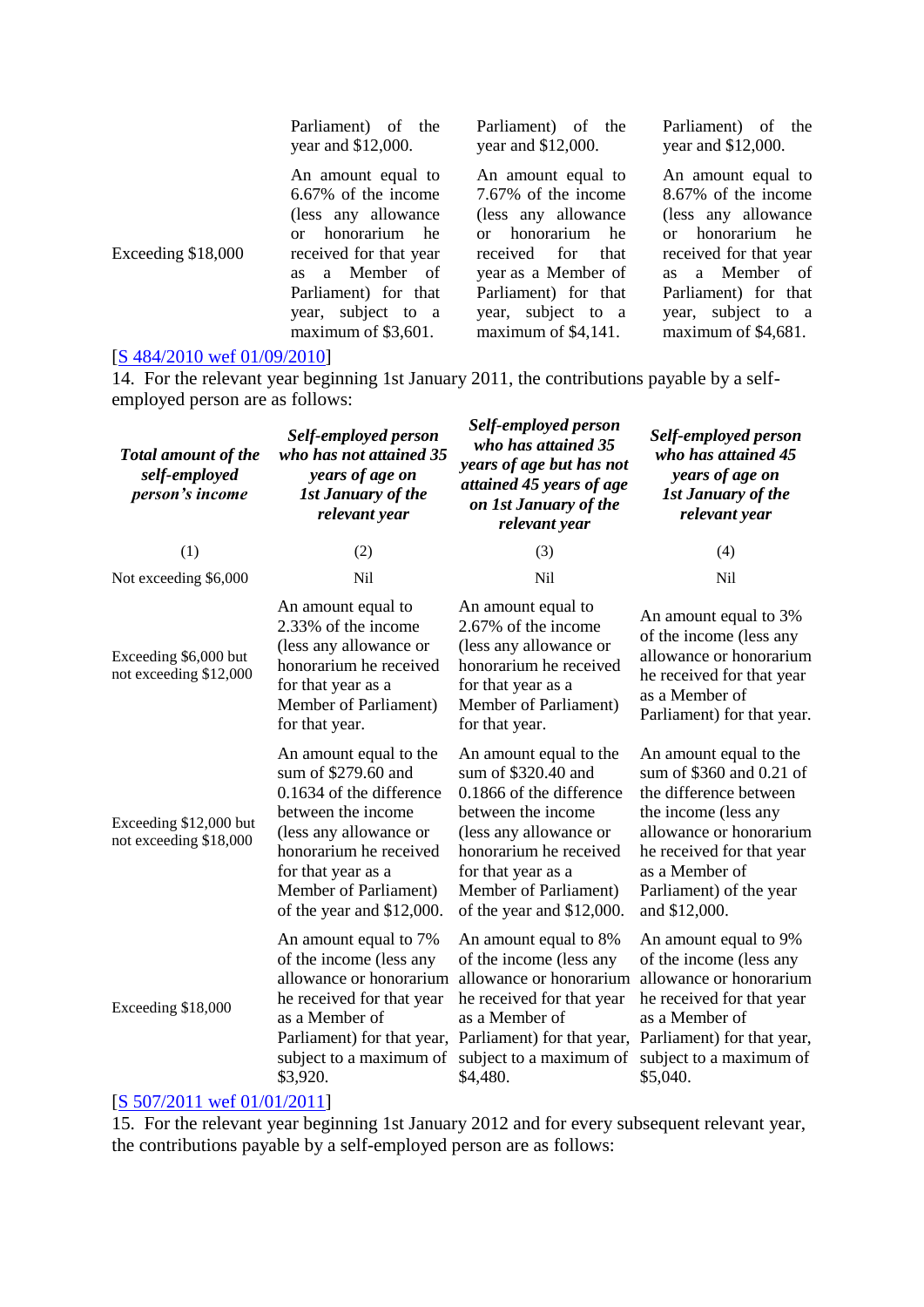| <b>Total amount of the</b><br>self-employed<br>person's income | Self-employed person<br>who has not attained 35<br>years of age on<br><b>1st January of the</b><br>relevant year                                                                                                                | Self-employed person<br>who has attained 35<br>years of age but has not<br>attained 45 years of age<br>on 1st January of the<br>relevant year                                                                                   | Self-employed person<br>who has attained 45<br>years of age on<br><b>1st January of the</b><br>relevant year                                                                                                               |
|----------------------------------------------------------------|---------------------------------------------------------------------------------------------------------------------------------------------------------------------------------------------------------------------------------|---------------------------------------------------------------------------------------------------------------------------------------------------------------------------------------------------------------------------------|----------------------------------------------------------------------------------------------------------------------------------------------------------------------------------------------------------------------------|
| (1)                                                            | (2)                                                                                                                                                                                                                             | (3)                                                                                                                                                                                                                             | (4)                                                                                                                                                                                                                        |
| Not exceeding \$6,000                                          | Nil                                                                                                                                                                                                                             | Nil                                                                                                                                                                                                                             | <b>Nil</b>                                                                                                                                                                                                                 |
| Exceeding \$6,000 but not<br>exceeding \$12,000                | An amount equal to<br>2.33% of the income<br>(less any allowance or<br>honorarium he received<br>for that year as a<br>Member of Parliament)<br>for that year.                                                                  | An amount equal to<br>2.67% of the income<br>(less any allowance or<br>honorarium he received<br>for that year as a<br>Member of Parliament)<br>for that year.                                                                  | An amount equal to 3%<br>of the income (less any<br>allowance or<br>honorarium he received<br>for that year as a<br>Member of Parliament)<br>for that year.                                                                |
| Exceeding \$12,000 but<br>not exceeding \$18,000               | An amount equal to the<br>sum of \$279.60 and<br>0.1634 of the difference<br>between the income<br>(less any allowance or<br>honorarium he received<br>for that year as a<br>Member of Parliament)<br>of the year and \$12,000. | An amount equal to the<br>sum of \$320.40 and<br>0.1866 of the difference<br>between the income<br>(less any allowance or<br>honorarium he received<br>for that year as a<br>Member of Parliament)<br>of the year and \$12,000. | An amount equal to the<br>sum of \$360 and 0.21 of<br>the difference between<br>the income (less any<br>allowance or<br>honorarium he received<br>for that year as a<br>Member of Parliament)<br>of the year and \$12,000. |
| Exceeding \$18,000                                             | An amount equal to 7%<br>of the income (less any<br>allowance or<br>honorarium he received<br>for that year as a<br>Member of Parliament)<br>for that year, subject to a<br>maximum of \$4,200.                                 | An amount equal to 8%<br>of the income (less any<br>allowance or<br>honorarium he received<br>for that year as a<br>Member of Parliament)<br>for that year, subject to a<br>maximum of \$4,800.                                 | An amount equal to 9%<br>of the income (less any<br>allowance or<br>honorarium he received<br>for that year as a<br>Member of Parliament)<br>for that year, subject to a<br>maximum of \$5,400.                            |

#### [\[S 507/2011 wef 01/09/2011\]](http://statutes.agc.gov.sg/aol/search/display/view.w3p;page=0;query=DocId%3A%228e98b229-a5fb-44d9-8019-1dbefd6e49b7%22%20Status%3Apublished%20Depth%3A0%20TransactionTime%3A20130521000000;rec=0)

16. For the relevant year beginning 1st January 2013 and for every subsequent relevant year, the contributions payable by a self-employed person are as follows:

| <b>Total amount of</b><br>the self-employed<br>person's income | Self-employed<br>person who has<br>not attained 35<br>years of age on<br><b>1st January of the</b><br>relevant year | Self-employed<br>person who has<br>attained 35 years<br>of age but has not<br>attained 45 years<br>of age on<br><b>1st January of the</b><br>relevant year | Self-employed<br>person who has<br>attained 45 years<br>of age but has not<br>attained 50 years<br>of age on<br><b>1st January of the</b><br>relevant year | Self-employed<br>person who has<br>attained 50 years<br>of age on<br><b>1st January of the</b><br>relevant year |
|----------------------------------------------------------------|---------------------------------------------------------------------------------------------------------------------|------------------------------------------------------------------------------------------------------------------------------------------------------------|------------------------------------------------------------------------------------------------------------------------------------------------------------|-----------------------------------------------------------------------------------------------------------------|
| (1)                                                            | (2)                                                                                                                 | (3)                                                                                                                                                        | (4)                                                                                                                                                        | (5)                                                                                                             |
| Not exceeding<br>\$6,000                                       | Nil                                                                                                                 | Nil.                                                                                                                                                       | Nil                                                                                                                                                        | Nil                                                                                                             |
| Exceeding \$6,000<br>but not exceeding<br>\$12,000             | An amount equal<br>to $2.33\%$ of the<br>income (less any<br>allowance or                                           | An amount equal<br>to $2.67\%$ of the<br>income (less any<br>allowance or                                                                                  | An amount equal<br>to 3% of the<br>income (less any<br>allowance or                                                                                        | An amount equal<br>to $3.17\%$ of the<br>income (less any<br>allowance or                                       |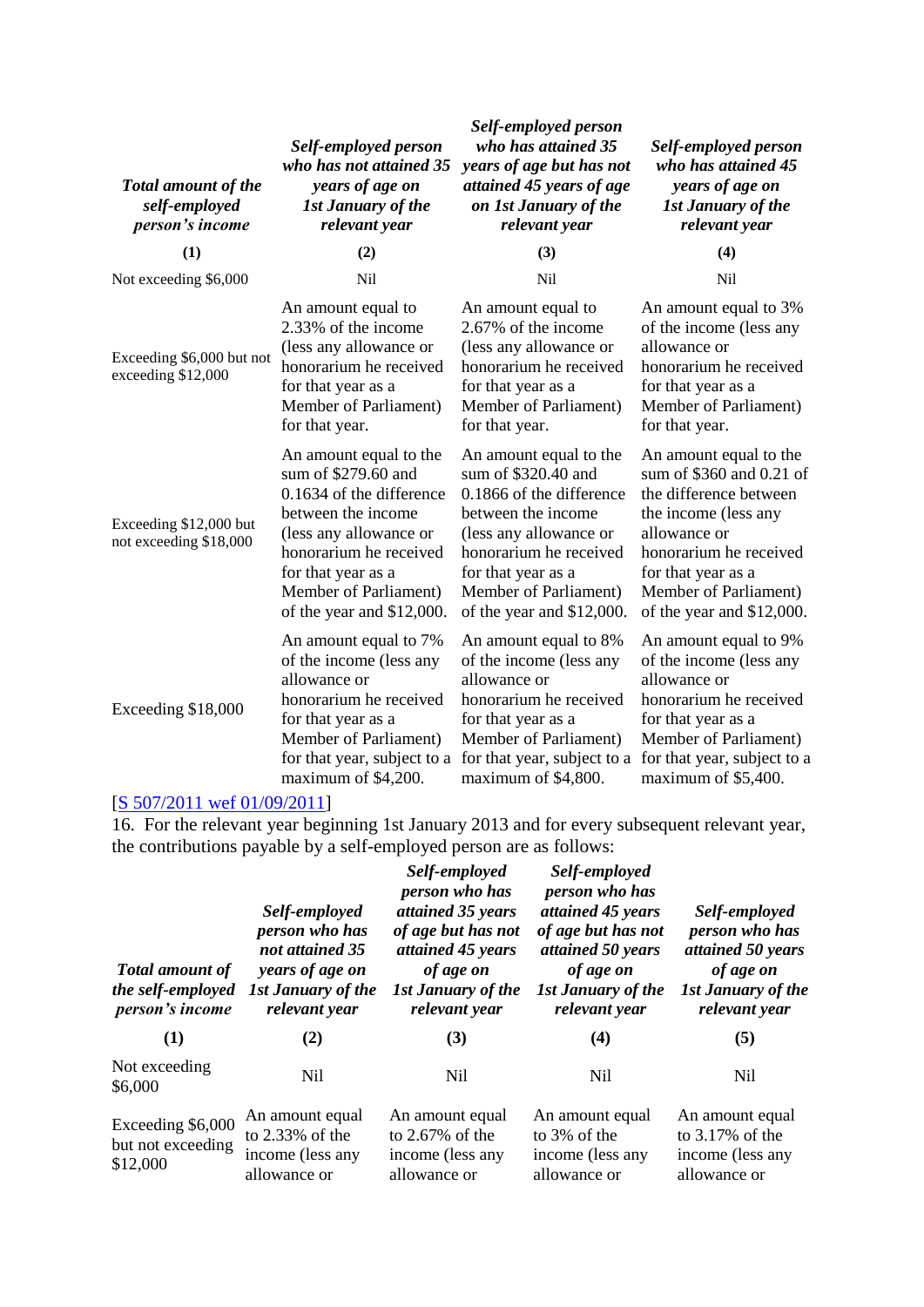| <b>Total amount of</b><br>the self-employed<br>person's income | Self-employed<br>person who has<br>not attained 35<br>years of age on<br><b>1st January of the</b><br>relevant year                                                                                                                              | Self-employed<br>person who has<br>attained 35 years<br>of age but has not<br>attained 45 years<br>of age on<br><b>1st January of the</b><br>relevant year                                                   | Self-employed<br>person who has<br>attained 45 years<br>of age but has not<br>attained 50 years<br>of age on<br><b>1st January of the</b><br>relevant year                                                        | Self-employed<br>person who has<br>attained 50 years<br>of age on<br><b>1st January of the</b><br>relevant year                                                                                                           |
|----------------------------------------------------------------|--------------------------------------------------------------------------------------------------------------------------------------------------------------------------------------------------------------------------------------------------|--------------------------------------------------------------------------------------------------------------------------------------------------------------------------------------------------------------|-------------------------------------------------------------------------------------------------------------------------------------------------------------------------------------------------------------------|---------------------------------------------------------------------------------------------------------------------------------------------------------------------------------------------------------------------------|
| (1)                                                            | (2)                                                                                                                                                                                                                                              | (3)                                                                                                                                                                                                          | (4)                                                                                                                                                                                                               | (5)                                                                                                                                                                                                                       |
|                                                                | honorarium<br>received as a<br>Member of<br>year.                                                                                                                                                                                                | honorarium<br>received as a<br>Member of<br>Parliament) for that Parliament) for that Parliament) for that Parliament) for that<br>year.                                                                     | honorarium<br>received as a<br>Member of<br>year.                                                                                                                                                                 | honorarium<br>received as a<br>Member of<br>year.                                                                                                                                                                         |
| Exceeding<br>\$12,000 but not<br>exceeding<br>\$18,000         | An amount equal<br>to the sum of<br>\$279.60 and<br>$0.1634$ of the<br>difference between<br>the income (less<br>any allowance or<br>honorarium<br>received as a<br>Member of<br>Parliament) for that Parliament) for that<br>year and \$12,000. | An amount equal<br>to the sum of<br>\$320.40 and<br>0.1866 of the<br>difference between<br>the income (less<br>any allowance or<br>honorarium<br>received as a<br>Member of<br>year and \$12,000.            | An amount equal<br>to the sum of \$360<br>and 0.21 of the<br>difference between<br>the income (less<br>any allowance or<br>honorarium<br>received as a<br>Member of<br>Parliament) for that<br>year and \$12,000. | An amount equal<br>to the sum of<br>\$380.40 and<br>0.2216 of the<br>difference between<br>the income (less<br>any allowance or<br>honorarium<br>received as a<br>Member of<br>Parliament) for that<br>year and \$12,000. |
| Exceeding<br>\$18,000                                          | An amount equal<br>to 7% of the<br>income (less any<br>allowance or<br>honorarium<br>received as a<br>Member of<br>year, subject to a<br>maximum of<br>\$4,200.                                                                                  | An amount equal<br>to 8% of the<br>income (less any<br>allowance or<br>honorarium<br>received as a<br>Member of<br>Parliament) for that Parliament) for that<br>year, subject to a<br>maximum of<br>\$4,800. | An amount equal<br>to 9% of the<br>income (less any<br>allowance or<br>honorarium<br>received as a<br>Member of<br>Parliament) for that Parliament) for that<br>year, subject to a<br>maximum of<br>\$5,400.      | An amount equal<br>to 9.5% of the<br>income (less any<br>allowance or<br>honorarium<br>received as a<br>Member of<br>year, subject to a<br>maximum of<br>\$5,700.                                                         |

#### [\[S 439/2012 wef 01/01/2013\]](http://statutes.agc.gov.sg/aol/search/display/view.w3p;page=0;query=DocId%3A%22468749d3-3e2f-489d-95b8-d65f566e5a8b%22%20Status%3Apublished%20Depth%3A0%20TransactionTime%3A20130521000000;rec=0) SECOND SCHEDULE

Regulations 5 and  $\frac{10(3)(b)}{2}$ 

Rates of Contributions

for Members of Parliament

1. Subject to this Schedule, with effect from 1st January 2006, the contributions payable by a Member of Parliament who is pensionable are as follows:

| 50 Years of Age<br>and below | Above 50 but not<br>more than 55<br>Years of Age | Above 55 but not<br>more than 60<br>Years of Age | Above 60 but not<br>more than 65<br>Years of Age | Above 65 Years of<br>Age |
|------------------------------|--------------------------------------------------|--------------------------------------------------|--------------------------------------------------|--------------------------|
| <i>Contributions</i>         | <i>Contributions</i>                             | <b>Contributions</b>                             | <i>Contributions</i>                             | <i>Contributions</i>     |
| <i>payable by the</i>        | payable by the                                   | payable by the                                   | payable by the                                   | payable by the           |
| Member of                    | Member of                                        | Member of                                        | Member of                                        | Member of                |
| Parliament for the           | Parliament for the                               | Parliament for the                               | Parliament for the                               | Parliament for the       |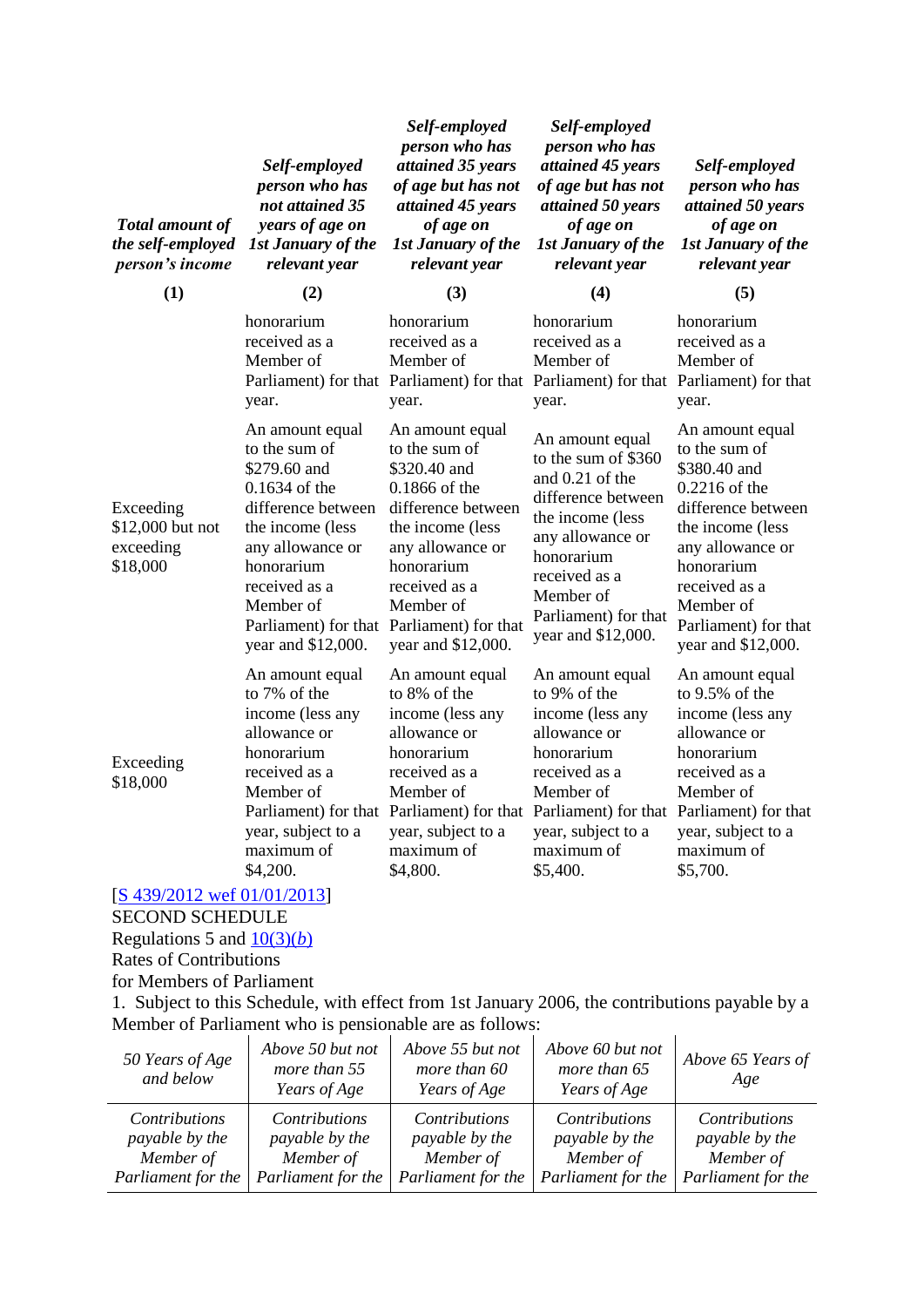| calendar month.<br>calendar month.                                                                                                                                                                                                                                                                                                           |                                                                                                                                                                                                                                                                                                                                           | calendar month.                                                                                                                                                                                                                                                                                | calendar month.                                                                                                                                                                                                                                                                                                                                                                                                                                | calendar month.                                                                                                                                                                                                                                                                    |
|----------------------------------------------------------------------------------------------------------------------------------------------------------------------------------------------------------------------------------------------------------------------------------------------------------------------------------------------|-------------------------------------------------------------------------------------------------------------------------------------------------------------------------------------------------------------------------------------------------------------------------------------------------------------------------------------------|------------------------------------------------------------------------------------------------------------------------------------------------------------------------------------------------------------------------------------------------------------------------------------------------|------------------------------------------------------------------------------------------------------------------------------------------------------------------------------------------------------------------------------------------------------------------------------------------------------------------------------------------------------------------------------------------------------------------------------------------------|------------------------------------------------------------------------------------------------------------------------------------------------------------------------------------------------------------------------------------------------------------------------------------|
| (1)<br>(2)                                                                                                                                                                                                                                                                                                                                   |                                                                                                                                                                                                                                                                                                                                           | (3)                                                                                                                                                                                                                                                                                            | (4)                                                                                                                                                                                                                                                                                                                                                                                                                                            | (5)                                                                                                                                                                                                                                                                                |
| An amount equal<br>An amount equal<br>to the sum of $-$<br>to the sum of -                                                                                                                                                                                                                                                                   |                                                                                                                                                                                                                                                                                                                                           | An amount equal<br>to the sum of $-$                                                                                                                                                                                                                                                           | An amount equal<br>to the sum of $-$                                                                                                                                                                                                                                                                                                                                                                                                           | An amount equal<br>to the sum of -                                                                                                                                                                                                                                                 |
| of<br>(a) $15\%$<br>the I<br>Member<br>Parliament's<br>allowance<br>excluding<br>non-<br>pensionable<br>variable<br>payment<br>and<br>non-<br>pensionable<br>and<br>component,<br>20% of the non-<br>pensionable<br>variable<br>payment<br>and<br>non-<br>pensionable<br>component for the<br>month subject to a<br>maximum of \$900;<br>and | (a) $13.5\%$ of the<br>of Member<br>Parliament's<br>allowance<br>excluding<br>non-<br>pensionable<br>variable<br>payment<br>and<br>non-<br>pensionable<br>component,<br>and<br>18% of the non-<br>pensionable<br>variable<br>payment<br>and<br>non-<br>pensionable<br>component for the<br>month subject to a<br>maximum of \$810;<br>and | of Member<br>Parliament's<br>allowance<br>excluding<br>non-<br>pensionable<br>variable<br>payment<br>and<br>non-<br>pensionable<br>component,<br>$12.5\%$ of the non-<br>pensionable<br>variable payment<br>and<br>non-<br>pensionable<br>month subject to a<br>maximum<br>of<br>\$562.50; and | (a) $9.375\%$ of the $ (a)$ 5.625% of the $ (a)$ 3.75% of the<br>of Member<br>Parliament's<br>allowance<br>excluding<br>non-<br>pensionable<br>variable<br>payment variable<br>and<br>non-<br>pensionable<br>and component,<br>7.5% of the non-<br>pensionable<br>variable payment<br>and<br>non-<br>pensionable<br>component for the component for the component for the<br>month subject to a month subject to a<br>maximum<br>\$337.50; and | of Member<br>of<br>Parliament's<br>allowance<br>excluding<br>non-<br>pensionable<br>payment<br>and<br>non-<br>pensionable<br>and component,<br>and<br>5% of the<br>non-<br>pensionable<br>variable<br>payment<br>and<br>non-<br>pensionable<br>of $\vert$ maximum of \$225;<br>and |
| (b) $20\%$<br>of<br>of<br>any<br>amount<br>additional<br>in the month.                                                                                                                                                                                                                                                                       | the $(b)$ 18% of the<br>of<br>amount<br>any<br>additional<br>in the month.                                                                                                                                                                                                                                                                | of<br>amount<br>any<br>additional<br>in the month.                                                                                                                                                                                                                                             | (b) 12.5% of the (b) 7.5% of the (b)<br>of<br>amount<br>any<br>additional<br>allowance payable allowance payable allowance payable allowance payable allowance payable<br>in the month.                                                                                                                                                                                                                                                        | 5%<br>of<br>the<br>of<br>amount<br>any<br>additional<br>in the month.                                                                                                                                                                                                              |

2. Subject to this Schedule, with effect from 1st July 2007, the contributions payable by a Member of Parliament who is non-pensionable are as follows:

| Age Group                                                                         | 50 Years of Age<br>and below                                                                    | Above 50 but<br>not more than                                                                          | Above 55 but<br>not more than<br>55 Years of Age 60 Years of Age                                | Above 60 but<br>not more than<br>65 Years of Age                                                       | Above 65 Years<br>of Age                                                                               |
|-----------------------------------------------------------------------------------|-------------------------------------------------------------------------------------------------|--------------------------------------------------------------------------------------------------------|-------------------------------------------------------------------------------------------------|--------------------------------------------------------------------------------------------------------|--------------------------------------------------------------------------------------------------------|
| Total amount<br>of allowance<br>or<br>honorarium<br>for the<br>calendar<br>month. | <i>Contributions</i><br>payable by the<br>Member of<br>Parliament for<br>the calendar<br>month. | <i>Contributions</i><br>payable by the<br>Member of<br>Parliament for<br>the calendar<br><i>month.</i> | <i>Contributions</i><br>payable by the<br>Member of<br>Parliament for<br>the calendar<br>month. | <i>Contributions</i><br>payable by the<br>Member of<br>Parliament for<br>the calendar<br><i>month.</i> | <i>Contributions</i><br>payable by the<br>Member of<br>Parliament for<br>the calendar<br><i>month.</i> |
| (1)                                                                               | (2)                                                                                             | (3)                                                                                                    | (4)                                                                                             | (5)                                                                                                    | (6)                                                                                                    |
| <b>Not</b><br>exceeding<br>\$500                                                  | Nil                                                                                             | Nil                                                                                                    | Nil                                                                                             | Nil                                                                                                    | Nil                                                                                                    |

Exceeding \$500 but not the exceeding \$750 An amount An equal to 0.48 of equal to 0.432 equal to 0.3 of equal to 0.18 of equal to 0.12 of difference of between total allowance between the or honorarium total allowance or honorarium or honorarium or honorarium amount An the the the difference amount An difference the between total allowance total allowance total allowance amount An difference the the between amount difference between the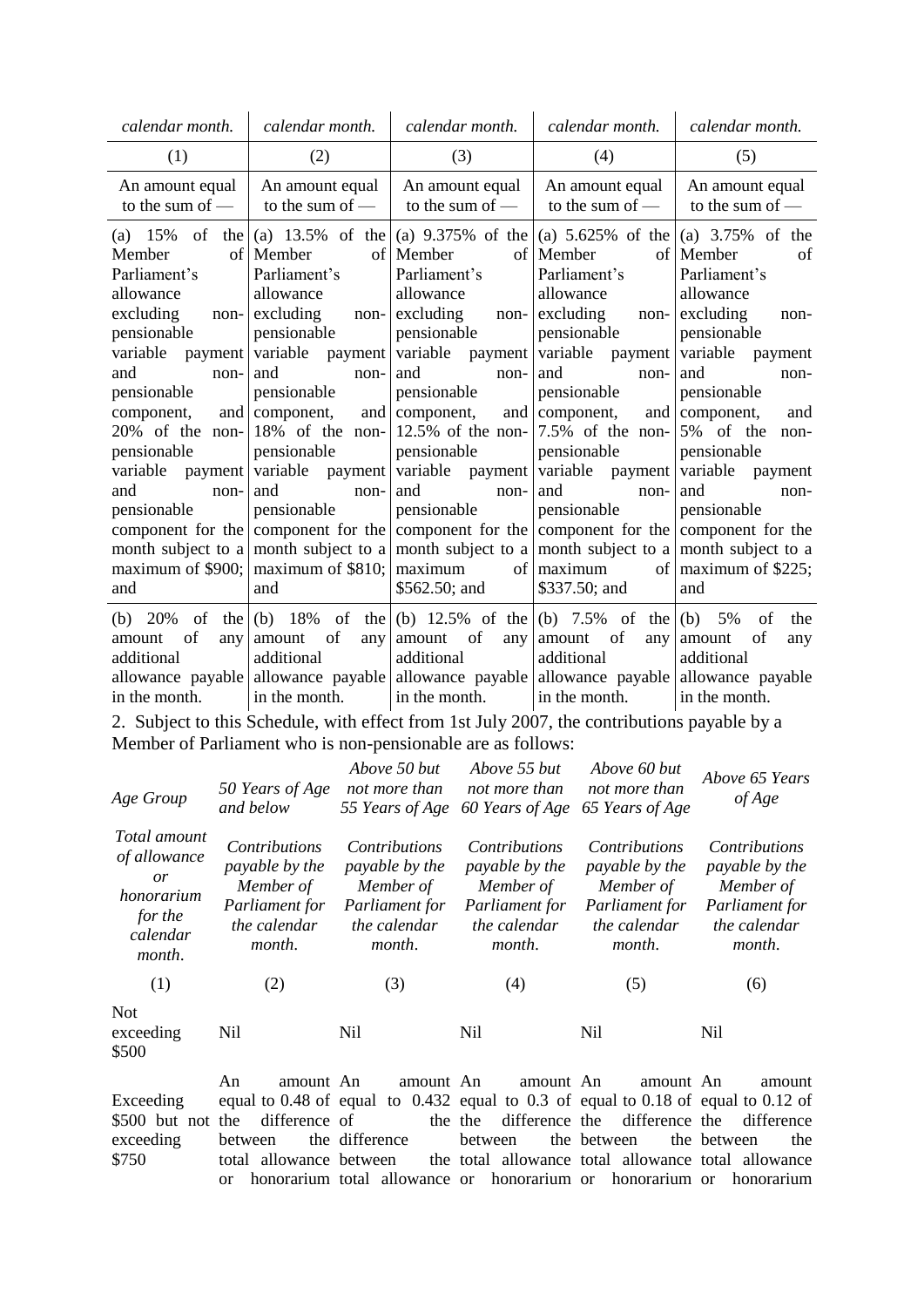|                                                            | of<br>and \$500.                                                                              | of the Member or honorarium of the Member of the Member of the Member<br>Parliament of the Member of Parliament of Parliament of Parliament<br>for the month of Parliament for the month for the month for the month<br>for the month and \$500.<br>and \$500.                                                                                                                                                                                                                                                                  |                                                                               | and \$500.                                                                                                                 | and \$500.                                                                                                                  |
|------------------------------------------------------------|-----------------------------------------------------------------------------------------------|---------------------------------------------------------------------------------------------------------------------------------------------------------------------------------------------------------------------------------------------------------------------------------------------------------------------------------------------------------------------------------------------------------------------------------------------------------------------------------------------------------------------------------|-------------------------------------------------------------------------------|----------------------------------------------------------------------------------------------------------------------------|-----------------------------------------------------------------------------------------------------------------------------|
| Exceeding<br>\$750 but not between<br>exceeding<br>\$1,500 | amount An<br>An<br>equal<br>to<br>difference<br>$\alpha$<br>Parliament of<br>of<br>and \$750. | amount An<br>the equal<br>to<br>sum of \$120 sum of \$108 sum of \$75 and sum of \$45 and sum of \$30 and<br>and $0.24$ of the and $0.216$ of the $0.15$<br>difference<br>the between<br>total allowance total allowance total allowance total allowance total allowance<br>honorarium or honorarium or honorarium or honorarium or honorarium<br>of the Member of the Member of the Member of the Member of the Member<br>Parliament of<br>for the month for the month for the month for the month for the month<br>and \$750. | amount An<br>the equal<br>to<br>of<br>difference<br>the between<br>and \$750. | amount An<br>the equal<br>to<br>the $0.09$<br>of<br>difference<br>the between<br>Parliament of Parliament of<br>and \$750. | amount<br>the equal<br>the<br>to<br>the $0.06$<br>οf<br>the<br>difference<br>the between<br>the<br>Parliament<br>and \$750. |
|                                                            |                                                                                               |                                                                                                                                                                                                                                                                                                                                                                                                                                                                                                                                 |                                                                               |                                                                                                                            |                                                                                                                             |
| Exceeding<br>\$1,500                                       | An amount<br>equal to the<br>sum of $-$                                                       | An amount<br>equal to the<br>sum of $-$                                                                                                                                                                                                                                                                                                                                                                                                                                                                                         | An amount<br>equal to the<br>sum of $-$                                       | An amount<br>equal to the<br>sum of $-$                                                                                    | An amount<br>equal to the<br>sum of $-$                                                                                     |
|                                                            | <sub>or</sub><br>Parliament of<br>оf<br>subject<br>to<br>maximum<br>\$900; and                | (a) $20\%$ of the (a) $18\%$ of the (a) $12.5\%$ of the (a) $7.5\%$ of the (a) $5\%$ of the<br>total allowance total allowance total allowance total allowance total allowance<br>honorarium or honorarium or honorarium or honorarium or honorarium<br>of the Member of the Member of the Member of the Member of the Member<br>Parliament of<br>for the month for the month for the month for the month for the month<br>a subject to<br>of maximum<br>\$810; and                                                             | a subject to a subject to<br>of maximum<br>$$562.50;$ and                     | Parliament of Parliament of<br>of maximum<br>\$337.50; and                                                                 | Parliament<br>a subject<br>to<br>a<br>of maximum<br>of<br>$$225$ ; and                                                      |

[S 321/2007 wef 01/07/2007]

3. For the purpose of this Schedule —

(*a*)

the contributions payable in respect of a Member of Parliament above the age of 50, 55, 60 or 65 years of age shall be payable from the first day of the month following the month in which the Member of Parliament attains that age;

(*b*)

"non-pensionable component" means the non-pensionable component of the revised allowance in the revision of 1st January 1994 or any subsequent revision;

(*c*)

"non-pensionable variable payment" means the non-pensionable variable payment which is payable to any Member of Parliament monthly and as part of the ordinary allowance for the year 1993 and in subsequent years; and

(*d*)

"year" means the period beginning on 1st January and ending 31st December. [G.N. Nos.S303/92; S173/93; S489/94; S66/95; S568/95; S8/97; S28/98; S 37/2002; S13/2003; S368/2003; S655/2003; S799/2004; S114/2005; S827/2005; S722/2006]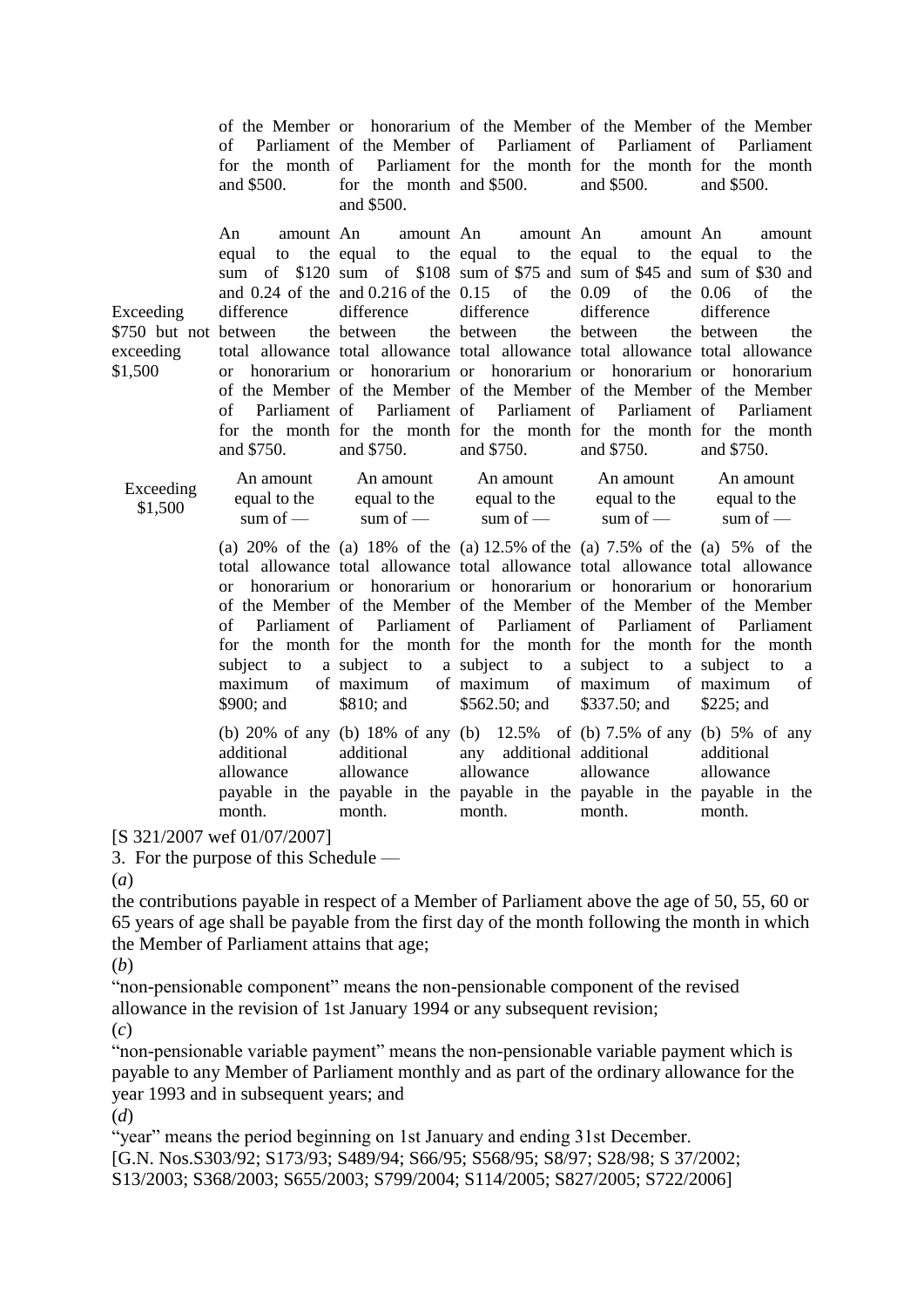# LEGISLATIVE HISTORY

|     | Central Provident Fund (Self-employed Persons) Regulations<br>(CHAPTER 36, Rg 25)          |  |  |  |  |
|-----|--------------------------------------------------------------------------------------------|--|--|--|--|
|     | This Legislative History is provided for the convenience of users of the Central Provident |  |  |  |  |
|     | Fund (Self-employed Persons) Regulations. It is not part of these Regulations.             |  |  |  |  |
| 1.  | G.N. No. S 303/92-Central Provident Fund (Self-employed Persons) Regulations 1992          |  |  |  |  |
|     | Date of operation<br>1 July 1992                                                           |  |  |  |  |
| 2.  |                                                                                            |  |  |  |  |
|     | G. N. No. S 173/1993-Central Provident Fund (Self-employed Persons) Regulations<br>1993    |  |  |  |  |
|     | Date of commencement<br>Date not available                                                 |  |  |  |  |
| 3.  | 1993 Revised Edition-Central Provident Fund (Self-employed Persons) Regulations            |  |  |  |  |
|     | Date of operation<br>Date not available                                                    |  |  |  |  |
| 4.  | G. N. No. S 489/1994                                                                       |  |  |  |  |
|     | Date of commencement<br>Date not available                                                 |  |  |  |  |
| 5.  | G. N. No. S 66/1995                                                                        |  |  |  |  |
|     | Date of commencement<br>Date not available                                                 |  |  |  |  |
| 6.  | G. N. No. S 568/1995                                                                       |  |  |  |  |
|     | Date of commencement<br>Date not available                                                 |  |  |  |  |
|     | G. N. No. S 8/1997-Central Provident Fund (Self-Employed Persons) (Amendment)              |  |  |  |  |
| 7.  | Regulations 1997                                                                           |  |  |  |  |
|     | Date of commencement<br>1 January 1997                                                     |  |  |  |  |
| 8.  | 1998 Revised Edition—Central Provident Fund (Self-employed Persons) Regulations            |  |  |  |  |
|     | Date of operation<br>1 January 1998                                                        |  |  |  |  |
|     | G. N. No. S 28/1998-Central Provident Fund (Self-Employed Persons) (Amendment)             |  |  |  |  |
| 9.  | <b>Regulations 1998</b>                                                                    |  |  |  |  |
|     | Date of commencement<br>1 January 1998                                                     |  |  |  |  |
|     | G. N. No. S 37/2002—Central Provident Fund (Self-Employed Persons) (Amendment)             |  |  |  |  |
| 10. | <b>Regulations 2002</b>                                                                    |  |  |  |  |
|     | Date of commencement<br>1 January 2002<br>$\mathcal{L}$                                    |  |  |  |  |
|     | G. N. No. S 13/2003—Central Provident Fund (Self-Employed Persons) (Amendment)             |  |  |  |  |
| 11. |                                                                                            |  |  |  |  |
|     | Regulations 2003                                                                           |  |  |  |  |
|     | Date of commencement<br>1 January 2003                                                     |  |  |  |  |
| 12. | G. N. No. S 368/2003—Central Provident Fund (Self-Employed Persons) (Amendment             |  |  |  |  |
|     | No. 2) Regulations 2003                                                                    |  |  |  |  |
|     | Date of commencement<br>1 January 2003                                                     |  |  |  |  |
| 13. | G. N. No. S 655/2003—Central Provident Fund (Self-Employed Persons) (Amendment             |  |  |  |  |
|     | No. 3) Regulations 2003                                                                    |  |  |  |  |
|     | Date of commencement<br>1 January 2004                                                     |  |  |  |  |
| 14. | G. N. No. S 799/2004—Central Provident Fund (Self-Employed Persons) (Amendment)            |  |  |  |  |
|     | <b>Regulations 2004</b>                                                                    |  |  |  |  |
|     | Date of commencement<br>1 January 2005                                                     |  |  |  |  |
| 15. | G. N. No. S 114/2005—Central Provident Fund (Self-Employed Persons) (Amendment)            |  |  |  |  |
|     | Regulations 2005                                                                           |  |  |  |  |
|     | Date of commencement<br>1 January 2005                                                     |  |  |  |  |
| 16. | G. N. No. S 827/2005—Central Provident Fund (Self-Employed Persons) (Amendment             |  |  |  |  |
|     | No. 2) Regulations 2005                                                                    |  |  |  |  |
|     | Date of commencement<br>1 January 2006                                                     |  |  |  |  |
|     | G. N. No. S 722/2006—Central Provident Fund (Self-Employed Persons) (Amendment)            |  |  |  |  |
| 17. | <b>Regulations 2006</b>                                                                    |  |  |  |  |